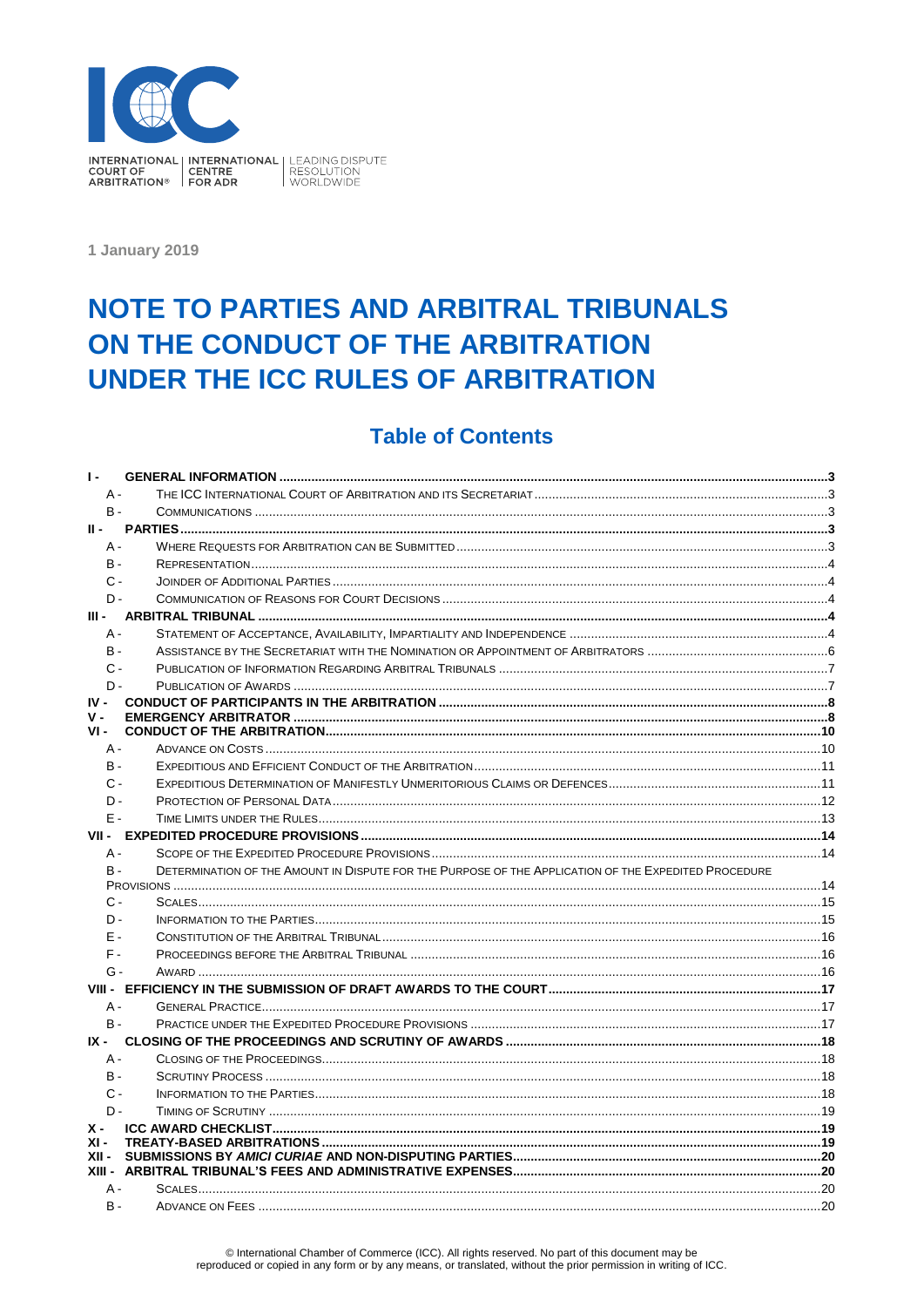| $C -$          |  |
|----------------|--|
| D-             |  |
| F -            |  |
| $F -$          |  |
| $G -$          |  |
|                |  |
|                |  |
|                |  |
|                |  |
|                |  |
| $\mathsf{A}$   |  |
| <b>B</b> -     |  |
| $C -$          |  |
| $D -$          |  |
|                |  |
| $A -$          |  |
| $B -$          |  |
| $\mathsf{C}$ - |  |
| D-             |  |
| $F -$          |  |
| $F -$          |  |
|                |  |
| $A -$          |  |
| $B -$          |  |
|                |  |
| $A -$          |  |
| $B -$          |  |
| $C -$          |  |
|                |  |
|                |  |
| $A -$          |  |
| $B -$          |  |
|                |  |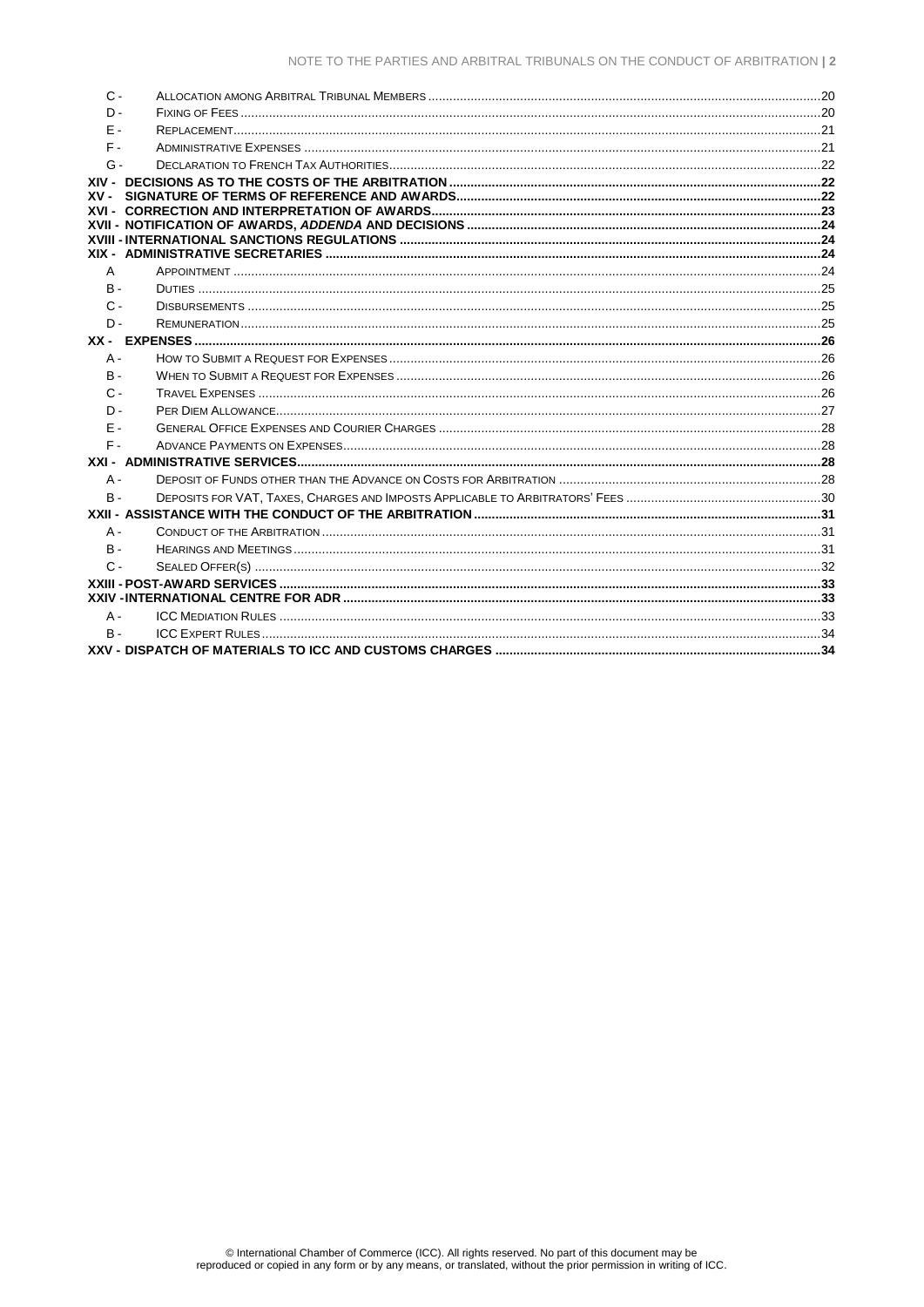# <span id="page-2-0"></span>**I - General Information**

- 1. This Note is intended to provide parties and arbitral tribunals with practical guidance concerning the conduct of arbitrations under the ICC Rules of Arbitration ("Rules") as well as the practices of the International Court of Arbitration of the International Chamber of Commerce ("Court").
- 2. Unless otherwise indicated, this Note applies to all ICC arbitrations regardless of the version of the Rules pursuant to which they are conducted. The numbering of Articles in this Note refers to the 2017 Rules.

### <span id="page-2-1"></span>**A - The ICC International Court of Arbitration and its Secretariat**

- 3. The Court is an administrative body that ensures that ICC arbitrations are conducted in accordance with the Rules. It does not itself resolve disputes (Article 1(2)).
- 4. The Court is assisted by its Secretariat (Article 1(5)). The Secretariat is directed by the Secretary General, the Deputy Secretary General and the Managing Counsel. It is composed of case management teams each headed by a Counsel.
- 5. The Secretariat closely monitors the progress of the proceedings and assists the parties and the arbitral tribunals with any questions relating to the conduct of the arbitration. The parties and/or their legal representatives are encouraged to contact the Secretariat with any questions or comments arising from the Rules and/or this Note.
- 6. At the end of the arbitration, the parties, their representatives and the arbitrators will be invited to submit an evaluation form to the Secretariat.

#### <span id="page-2-2"></span>**B - Communications**

- 7. Pursuant to Article 3(1), parties and arbitrators must send copies of all written correspondence directly to all other parties, arbitrators and the Secretariat.
- 8. The Request for Arbitration (Article 4), the Answer and any counterclaims (Article 5), and any Request for Joinder (Article 7) must be sent to the Secretariat in hard copy as well as in electronic form by email. To the extent possible, any other written documents should be sent to the Secretariat in electronic form by email only. Sending hard copies to the Secretariat is not necessary, even where the arbitral tribunal has asked to be provided with hard copies.
- 9. The Secretariat will generally send correspondence by email. The parties, their counsel and prospective arbitrators must provide the Secretariat with their email addresses.

### <span id="page-2-3"></span>**II - Parties**

#### <span id="page-2-4"></span>**A - Where Requests for Arbitration can be Submitted**

10. ICC arbitration is commenced upon the Secretariat's receipt of a Request for Arbitration at any of its offices (Articles 4(1) of the Rules and 5(3) of Appendix II). For the purposes of Articles 4(1) of the Rules and 5(3) of Appendix II, the Secretariat maintains offices in Paris, Hong Kong, New York, Sao Paulo and Singapore, as well as a representative office in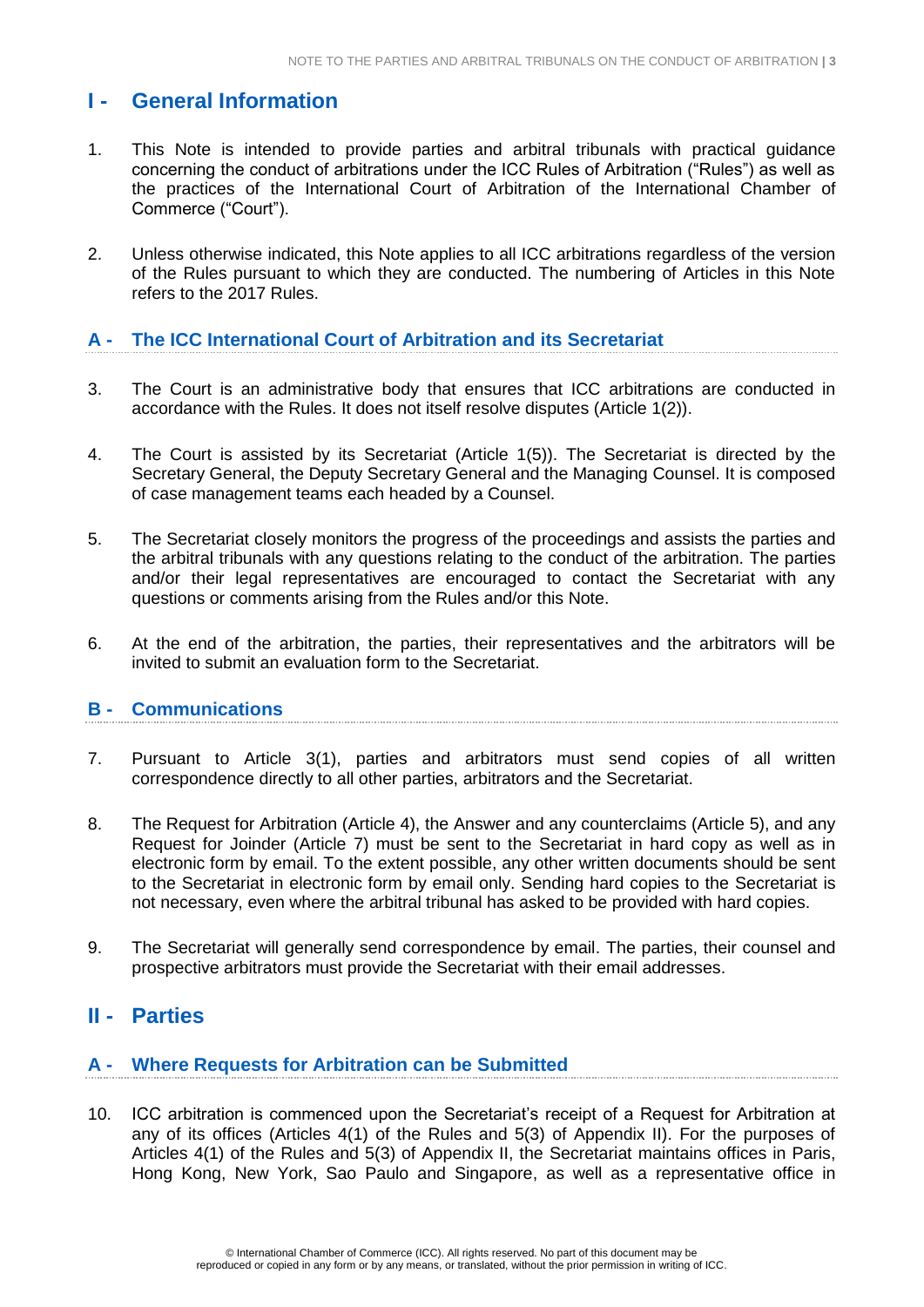Abu Dhabi Global Markets. Offices in New York, Sao Paulo and Singapore are hosted by independent legal entities affiliated with ICC.

11. Upon receipt of the Request for Arbitration, the Secretary General will assign the case to one of the Secretariat's case management teams in any of the Secretariat's offices. The case file may be transferred to an office of the Secretariat other than the office in which the Request for Arbitration was filed.

#### <span id="page-3-0"></span>**B - Representation**

12. The parties must inform the Secretariat and the arbitral tribunal of the name(s) and address(es) of their representative(s). The Parties must promptly inform the Secretariat and the Arbitral Tribunal of any changes in their representation.

### <span id="page-3-1"></span>**C - Joinder of Additional Parties**

13. Requests for Joinder of a party are similar to Requests for Arbitration (Article 7). When a Request for Joinder is submitted, the additional party becomes a party to the arbitration and may raise pleas pursuant to Article 6(3). No additional party may be joined after the confirmation or appointment of an arbitrator, unless the parties and the additional party agree otherwise. Thus, a party to an arbitration wishing to join an additional party must file its Request for Joinder before any arbitrator is confirmed or appointed under the Rules.

#### <span id="page-3-2"></span>**D - Communication of Reasons for Court Decisions**

- 14. Upon request of any party, the Court may communicate the reasons for (i) a decision made on the challenge of an arbitrator pursuant to Article 14; (ii) a decision to initiate replacement proceedings and subsequently to replace an arbitrator pursuant to Article 15(2); and (iii) decisions pursuant to Articles 6(4) and 10.
- 15. For arbitrations conducted under the Rules in effect prior to the entry into force of the 2017 Rules, a request for communication of reasons must be made jointly by all parties.
- 16. Any request for the communication of reasons must be made in advance of the decision in respect of which reasons are sought. For decisions pursuant to Article 15(2), a party shall address its request to the Court when invited to comment pursuant to Article 15(3).
- 17. The Court has full discretion to accept or reject a request for communication of reasons.

# <span id="page-3-3"></span>**III - Arbitral Tribunal**

### <span id="page-3-4"></span>**A - Statement of Acceptance, Availability, Impartiality and Independence**

- 18. All arbitrators, including Emergency Arbitrators, have the duty to act at all times in an impartial and independent manner (Articles 11 and 22(4)).
- 19. The Court requires all prospective arbitrators to complete and sign a Statement of Acceptance, Availability, Impartiality and Independence ("Statement") (Article 11(2)).
- 20. The parties have a legitimate interest in being fully informed of all facts or circumstances that may be relevant in their view in order to be satisfied that an arbitrator or prospective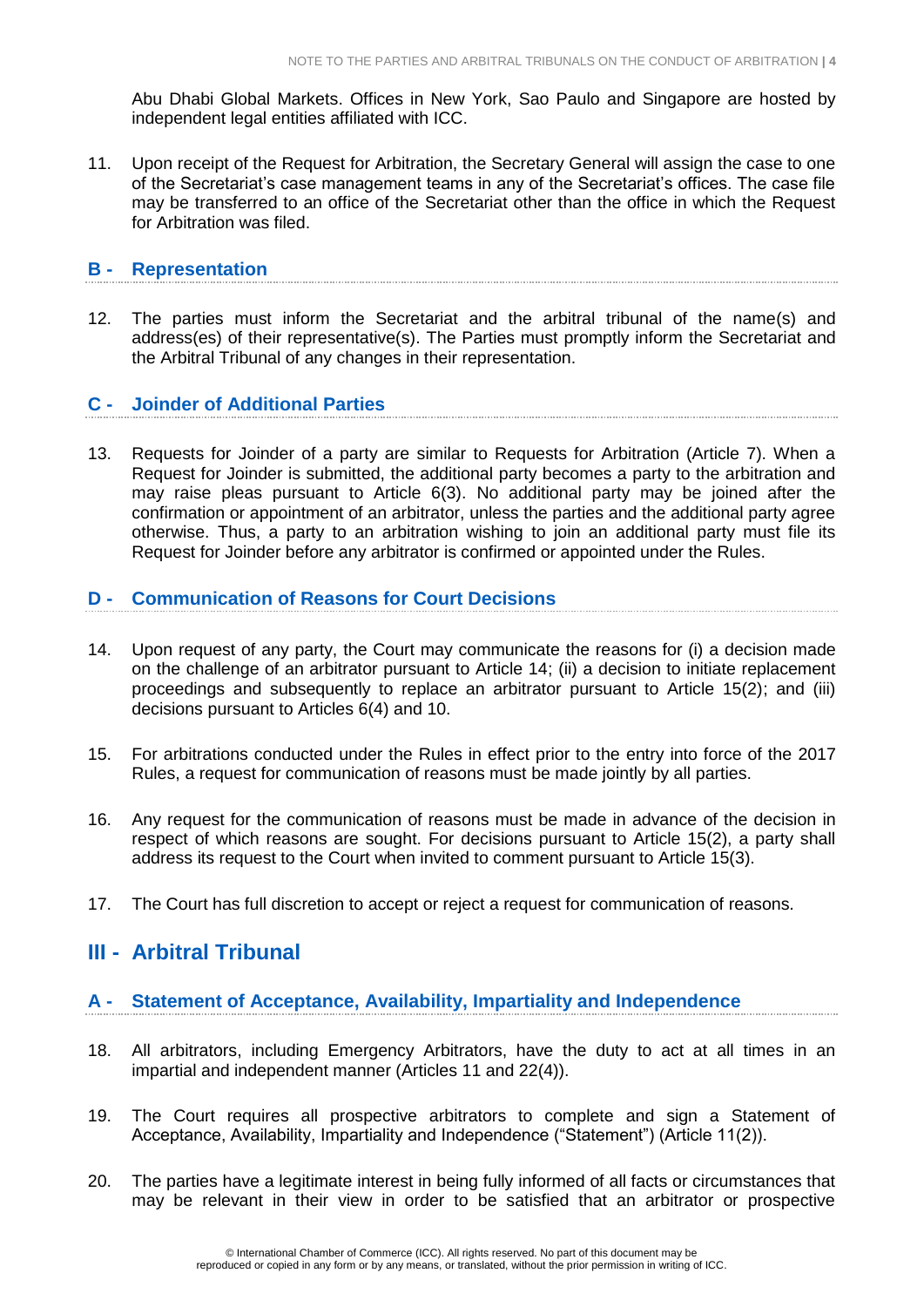arbitrator is and remains independent and impartial or, if they so wish, to explore the matter further and/or take the initiatives contemplated by the Rules.

- 21. An arbitrator or prospective arbitrator must therefore disclose in his or her Statement, at the time of his or her appointment and as the arbitration is ongoing, any circumstance that might be of such a nature as to call into question his or her independence in the eyes of any of the parties or give rise to reasonable doubts as to his or her impartiality. Any doubt must be resolved in favour of disclosure.
- 22. A disclosure does not imply the existence of a conflict. On the contrary, arbitrators who make disclosures consider themselves to be impartial and independent, notwithstanding the disclosed facts, or else they would decline to serve. In the event of an objection or a challenge, it is for the Court to assess whether the matter disclosed is an impediment to service as arbitrator. Although failure to disclose is not in itself a ground for disqualification, it will however be considered by the Court in assessing whether an objection to confirmation or a challenge is well founded.
- 23. Each arbitrator or prospective arbitrator must assess what circumstances, if any, are such as to call into question his or her independence in the eyes of the parties or give rise to reasonable doubts as to his or her impartiality. In making such assessment, an arbitrator or prospective arbitrator should consider all potentially relevant circumstances, including **but not limited to** the following:
	- The arbitrator or prospective arbitrator or his or her law firm represents or advises, or has represented or advised, one of the parties or one of its affiliates.
	- The arbitrator or prospective arbitrator or his or her law firm acts or has acted against one of the parties or one of its affiliates.
	- The arbitrator or prospective arbitrator or his or her law firm has a business relationship with one of the parties or one of its affiliates, or a personal interest of any nature in the outcome of the dispute.
	- The arbitrator or prospective arbitrator or his or her law firm acts or has acted on behalf of one of the parties or one of its affiliates as director, board member, officer, or otherwise.
	- The arbitrator or prospective arbitrator or his or her law firm is or has been involved in the dispute, or has expressed a view on the dispute in a manner that might affect his or her impartiality.
	- The arbitrator or prospective arbitrator has a professional or close personal relationship with counsel to one of the parties or the counsel's law firm.
	- The arbitrator or prospective arbitrator acts or has acted as arbitrator in a case involving one of the parties or one of its affiliates.
	- The arbitrator or prospective arbitrator acts or has acted as arbitrator in a related case.
	- The arbitrator or prospective arbitrator has in the past been appointed as arbitrator by one of the parties or one of its affiliates, or by counsel to one of the parties or the counsel's law firm.
- 24. In assessing whether a disclosure should be made, an arbitrator or prospective arbitrator should consider relationships with non-parties having an interest in the outcome of the arbitration. The Secretariat may in this respect assist prospective arbitrators by identifying "relevant entities" in the arbitration. Such an indication does not release an arbitrator or prospective arbitrator from his or her duty to disclose with respect to other relevant entities. In case of doubt with respect to such an indication made by the Secretariat, an arbitrator or prospective arbitrator is encouraged to consult the Secretariat.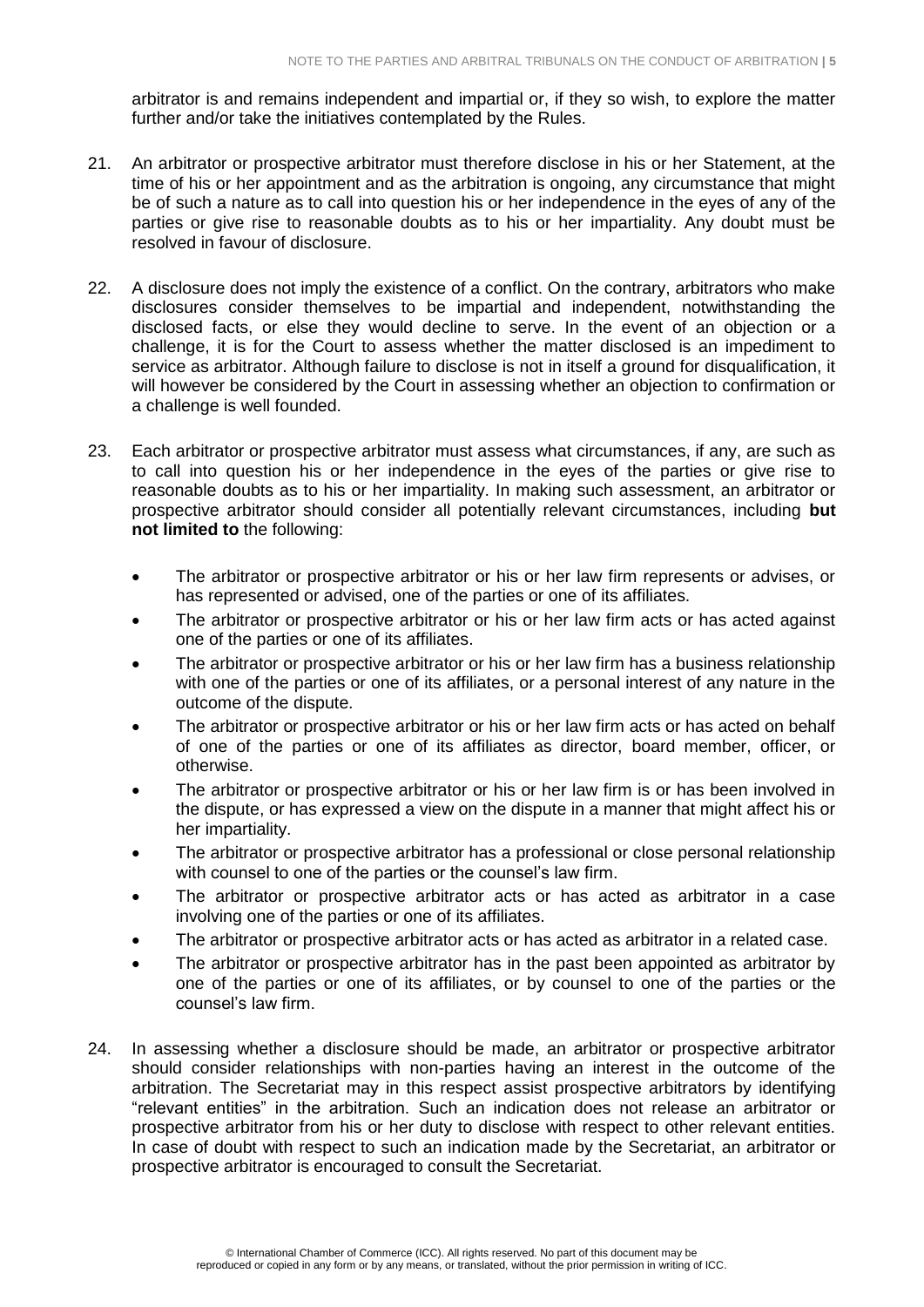- 25. The duty to disclose is of an ongoing nature and it therefore applies throughout the duration of the arbitration.
- 26. Although an advance declaration or waiver in relation to possible conflicts of interest arising from facts and circumstances that may arise in the future may or may not in certain circumstances be taken into account by the Court, it does not discharge an arbitrator from his or her ongoing duty to disclose.
- 27. When completing his or her Statement and identifying whether he or she should make a disclosure, both at the outset of the arbitration and subsequently, an arbitrator or prospective arbitrator should make reasonable enquiries in his or her records, those of his or her law firm and, as the case may be, in other readily available materials.
- 28. For the scope of disclosures, an arbitrator will be considered as bearing the identity of his or her law firm, and a legal entity will include its affiliates. In addressing possible objections to confirmation or challenges, the Court will consider the activities of the arbitrator's law firm and the relationship of the law firm with the arbitrator in each individual case. Arbitrators should in each case consider disclosing relationships with another arbitrator or counsel who is a member of the same barristers' chambers. Relationships between arbitrators, as well as relationships with any entity having a direct economic interest in the dispute or an obligation to indemnify a party for the award, should also be considered in the circumstances of each case.
- 29. Arbitrators have a duty to devote to the arbitration the time necessary to conduct the proceedings as diligently, efficiently and expeditiously as possible. Accordingly, prospective arbitrators must indicate in the Statement the number of arbitrations in which they are currently acting, specifying whether they are acting as president, sole arbitrator, co-arbitrator or counsel to a party, as well as any other commitments and their availability over the next 24 months.
- 30. If one or more parties object to the confirmation of a prospective arbitrator, or in case of a challenge, the Secretariat will invite the other party or parties and the arbitrator or prospective arbitrator to comment.
- 31. By signing the Statement, arbitrators accept that their name and contact details as well as their curriculum vitae, may be communicated to the members of the Court, the Secretariat at its various offices, and to ICC National Committees and Groups for the purpose of arbitral proceedings under the Rules. By signing the Statement, arbitrators also accept that their name and related information may be published pursuant to Sections C and D below, and that their award(s) and procedural order(s) may be published pursuant to Section D below.

### <span id="page-5-0"></span>**B - Assistance by the Secretariat with the Nomination or Appointment of Arbitrators**

- 32. Whenever the parties are to nominate a sole arbitrator or a presiding arbitrator for confirmation by the Court or the co-arbitrators a presiding arbitrator, they may jointly seek the Secretariat's assistance by requesting the Secretariat either to propose names of possible candidates or to provide non-confidential information on prospective arbitrators. Upon joint request of the parties, the Secretariat may also contact prospective arbitrators in order to check their experience, availability and possible conflicts of interests.
- 33. The parties may agree that the Court's appointment of a sole arbitrator or a presiding arbitrator will take place in consultation between the parties and the Secretariat. In particular, the parties may agree that any such appointment will take place following a list procedure,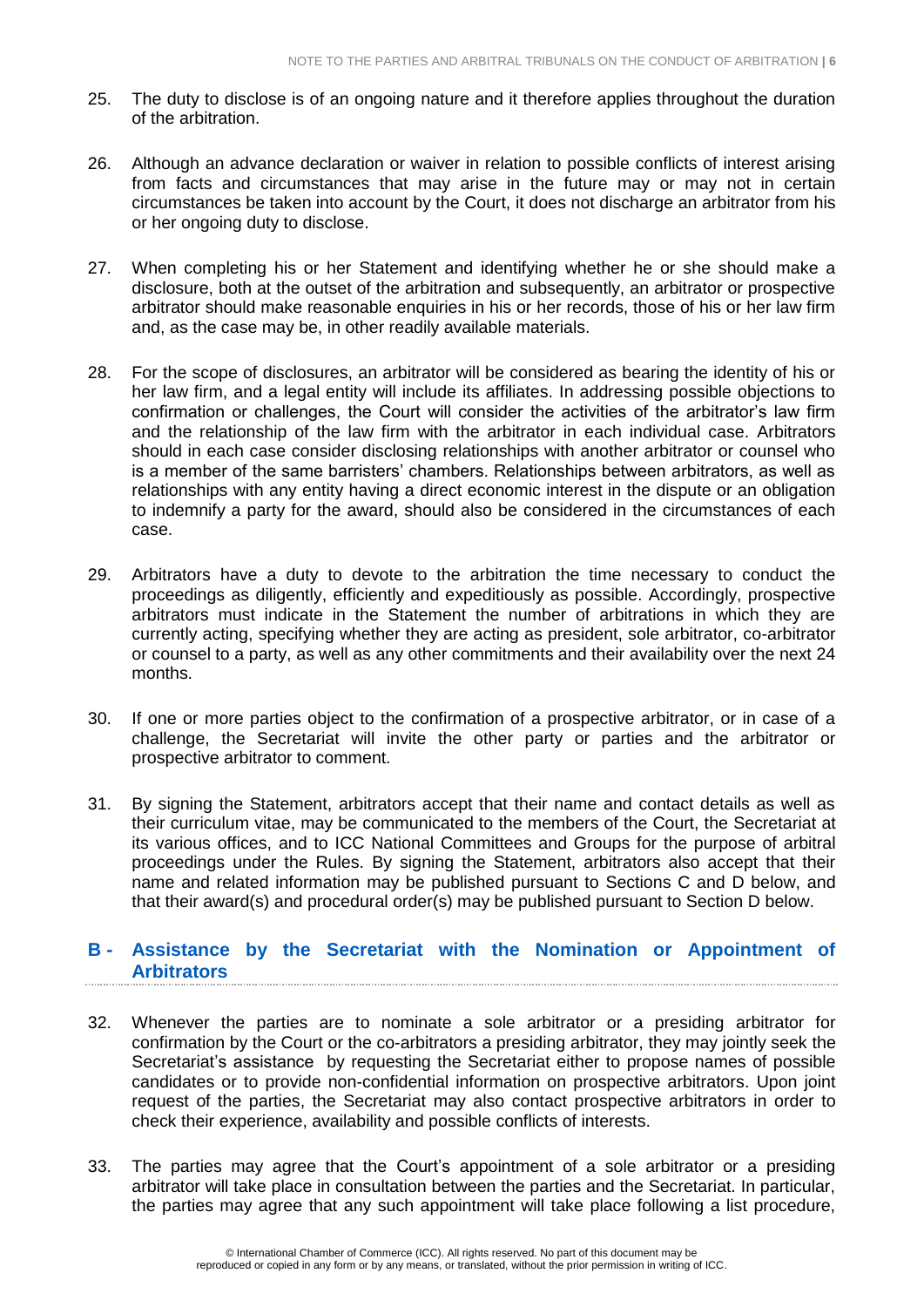whereby the Secretariat will establish a list of candidates and submit it to the parties (for example by allowing them to strike a limited number of candidates and rank the others by order of preference) before proceeding with the appointment.

### <span id="page-6-0"></span>**C - Publication of Information Regarding Arbitral Tribunals**

- 34. Increasing the information available to parties, the business community at large and academia is key in ensuring that arbitration remains a trusted tool to facilitate trade. The Court therefore endeavours to make the arbitration process more transparent in ways that do not compromise expectations of confidentiality that may be important to parties. Transparency provides greater confidence in the arbitration process, and helps protect arbitration against inaccurate or ill-informed criticism.
- 35. Consistent with that policy and unless otherwise agreed by the parties, the Court publishes on the ICC website, for arbitrations registered as from 1 January 2016, the following information: (i) the names of the arbitrators, (ii) their nationality, (iii) their role within a tribunal, (iv) the method of their appointment, and (v) whether the arbitration is pending or closed. The arbitration reference number and the names of the parties and of their counsel will not be published.
- 36. For arbitrations registered as from 1 July 2019, the Court will also publish on the ICC website the following additional information: (vi) the sector of industry involved and (vii) counsel representing the parties in the case.
- 37. This information will be published after the Terms of Reference have been transmitted to, or approved by, the Court and will be updated in the event of a change in the arbitral tribunal's composition or party representation (without however mentioning the reason for the change).
- 38. This information will remain on the ICC website after the closure of the arbitration unless the concerned individual withdraws his/her consent in accordance with applicable data protection regulations.
- 39. The parties may jointly request the Court to publish additional information about a particular arbitration in which they are involved.

#### <span id="page-6-1"></span>**D - Publication of Awards**

- 40. Publicising and disseminating information about arbitration has been one of ICC's commitments since its creation and an instrumental factor in facilitating the development of trade worldwide.
- 41. Parties and arbitrators in ICC arbitrations accept that ICC awards made as from 1 January 2019 may be published according to the following provisions.
- 42. The Secretariat will inform the parties and arbitrators, at the time of notification of any final award made as from 1 January 2019, that such final award, as well as any other award and dissenting or concurring opinion made in the case, may be published in its entirety no less than two years after the date of said notification. The parties may agree to a longer or shorter time period for publication.
- 43. At any time before publication, any party may object to publication or require that any award be in all or part redacted or anonymized, in which case the award will not be published or will be redacted or anonymized.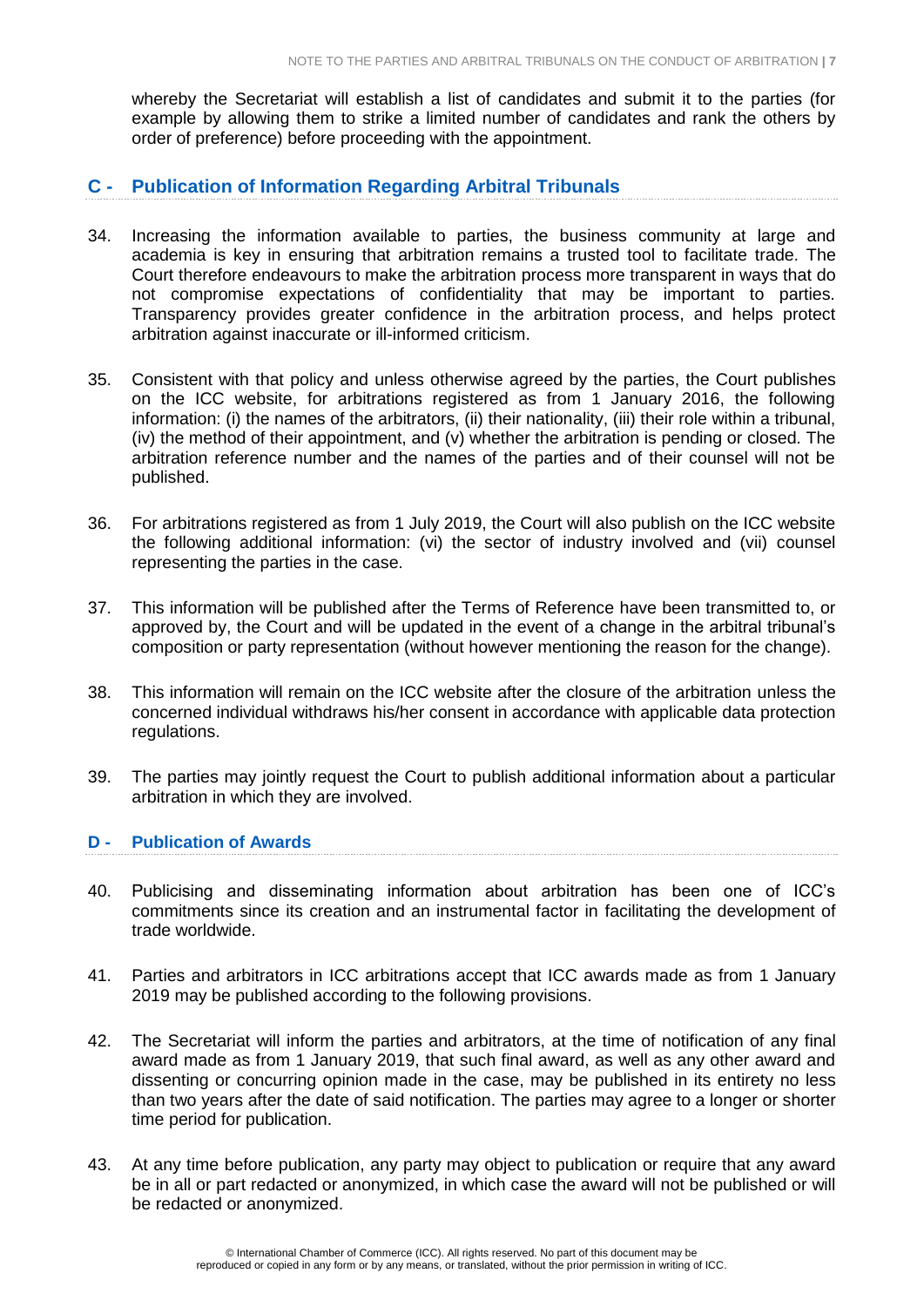- 44. In case of a confidentiality agreement covering certain aspects of the arbitration or of the award, publication will be subject to the parties' specific consent.
- 45. The Secretariat may redact or pseudonymise personal data included in the award as necessary pursuant to the applicable data protection regulations.
- 46. The Secretariat may always, in its discretion, exempt awards from publication.

# <span id="page-7-0"></span>**IV - Conduct of Participants in the Arbitration**

- 47. Arbitral tribunals, parties and their representatives are expected to abide by the highest standards of integrity and honesty, to conduct themselves with honour, courtesy and professionalism, and to encourage all other participants in the arbitral proceedings to do the same.
- 48. Parties and arbitral tribunals are encouraged to draw inspiration from and, where appropriate, to adopt the IBA Guidelines on Party Representation in International Arbitration.
- 49. An arbitrator or prospective arbitrator shall not engage in *ex parte* communications with a party or party representative concerning the arbitration. However:
	- a. A prospective arbitrator may communicate with a party or party representative on an *ex parte* basis to determine his or her expertise, experience, skills, availability, acceptance and the existence of potential conflicts of interest.
	- b. To the extent that the parties so agree, arbitrators may also communicate with parties or party representatives on an *ex parte* basis for the purpose of the selection of the president of the arbitral tribunal.
	- c. In all such *ex parte* communications, an arbitrator or prospective arbitrator shall refrain from expressing any views on the substance of the dispute.

# <span id="page-7-1"></span>**V - Emergency Arbitrator**

- 50. Pursuant to Article 29 of the Rules and Appendix V ("Emergency Arbitrator Provisions"), a party that needs urgent interim measures ("Emergency Measures") which cannot await the constitution of an arbitral tribunal may make an application to the Secretariat.
- 51. The Emergency Arbitrator Provisions apply only to parties that are signatories to the arbitration agreement that is relied upon for the application or successors to such signatories.
- 52. Furthermore, the Emergency Arbitrator Provisions shall not apply if:
	- a. the arbitration agreement under the Rules was concluded before 1 January 2012;
	- b. the parties have opted out of the Emergency Arbitrator Provisions, whether by the recommended standard clauses contained in the Rules or otherwise; or
	- c. the parties have agreed to another pre-arbitral procedure that provides for the granting of conservatory, interim or similar measures.
- 53. Parties may agree that the Emergency Arbitrator Provisions apply to arbitration agreements concluded before 1 January 2012.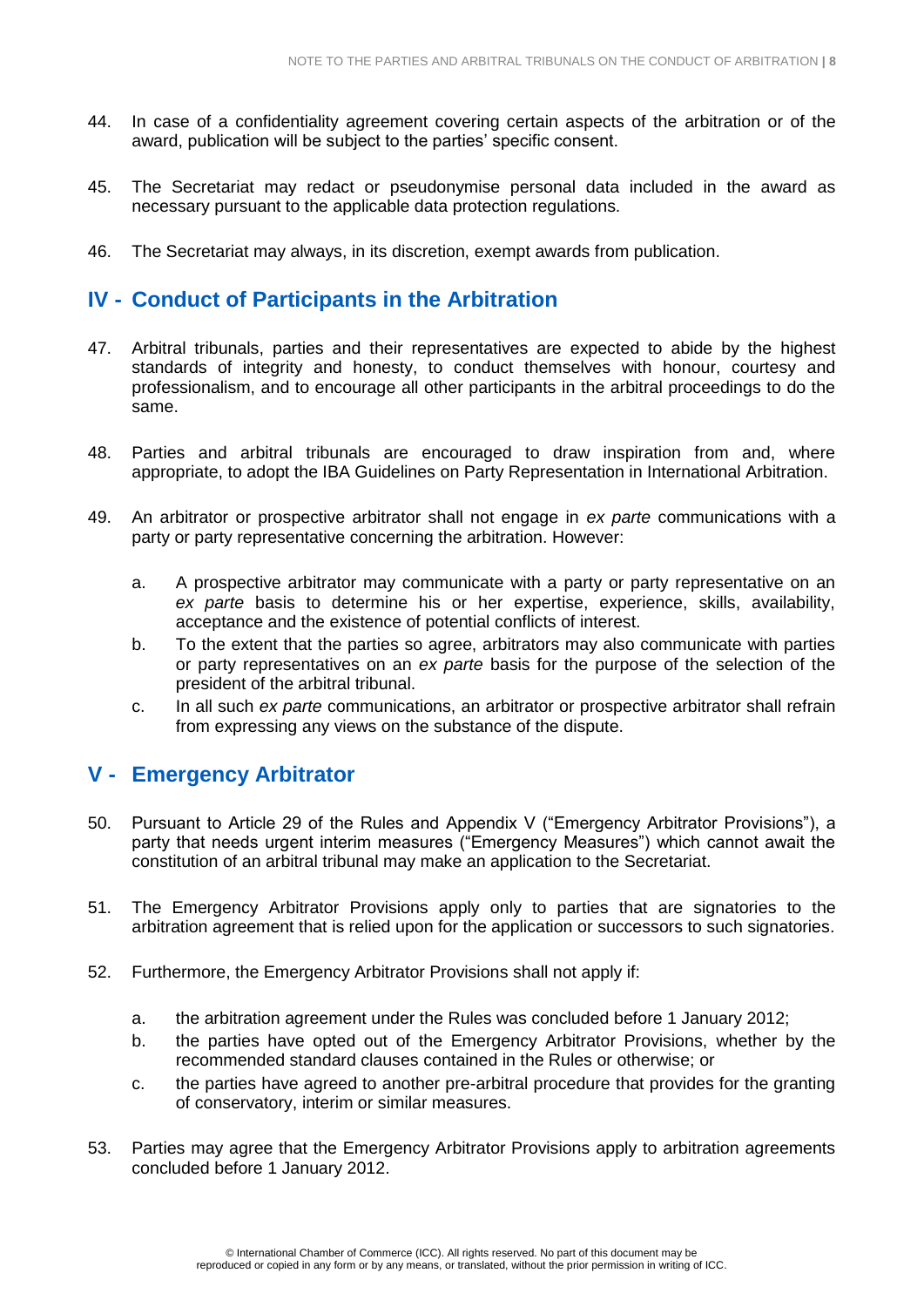- 54. Parties who wish to file an Application for Emergency Measures ("Application") should inform the Secretariat as soon as possible and preferably before submitting the Application. If the Application precedes the Request for Arbitration, parties should send an email to: [emergencyarbitrator@iccwbo.org.](mailto:emergencyarbitrator@iccwbo.org) If the Application is related to an ongoing arbitration, parties should contact the ICC case management team to which the arbitration has been assigned.
- 55. Upon receipt of the Application, the President of the Court will be invited to consider whether the Emergency Arbitrator Provisions apply. If the President of the Court considers that they apply, the Secretariat will transmit the Application to the responding party. If the President of the Court considers that they do not apply, the Secretariat will inform the parties that the emergency arbitrator proceedings shall not take place. Without prejudice to the parties' status in the main arbitral proceedings, the President of the Court may consider that the Emergency Arbitrator Provisions apply only with respect to some of the parties. In that case, the Secretariat will inform the parties accordingly and transmit a copy of the Application to all parties.
- 56. The President of the Court will terminate the emergency arbitrator proceedings if the Secretariat has not received a Request for Arbitration within 10 days from the Secretariat's receipt of the Application, unless the Emergency Arbitrator determines that a longer period of time is necessary (Article 1(6) of Appendix V).
- 57. The President of the Court shall appoint the Emergency Arbitrator in as short a time as possible, normally within two days from the Secretariat's receipt of the Application.
- 58. Emergency Arbitrators are subject to the requirements set forth in Section III above. A challenge against an Emergency Arbitrator must be made within three days from the challenging party's receipt of the notification of the Emergency Arbitrator appointment or from the date when that party was informed of the facts and circumstances on which the challenge is made if such date is subsequent to the appointment notification. The Court may decide the challenge, after affording all parties and the Emergency Arbitrator an opportunity to comment in writing, before or after the Emergency Arbitrator Order ("Order") is rendered.
- 59. The Emergency Arbitrator's first task is to establish a procedural timetable as soon as possible, normally within two days from the transmission of the file to the Emergency Arbitrator (Article 5 of Appendix V). In doing so, the Emergency Arbitrator must ensure that the responding party is granted time to respond to the Application.
- 60. The Order must be made no later than 15 days from the date on which the file was transmitted to the Emergency Arbitrator (Article 6(4) of Appendix V). The President may extend that time limit pursuant to a reasoned request or on his or her own initiative (Article 6(4) of Appendix V).
- 61. The Court will not scrutinise the draft Order. The Emergency Arbitrator is however encouraged to seek guidance from the Secretariat, in particular by submitting his/her draft Order for review prior to the expiration of the time limit set out in Article 6(4) of Appendix V. The *[Emergency Arbitrator Order Checklist](https://iccwbo.org/publication/icc-emergency-arbitrator-order-checklist)* may also provide guidance to the Emergency Arbitrator in drafting the Order.
- 62. The Order may be signed and notified in electronic form if the Emergency Arbitrator so decides after having consulted the parties. In any event, the Emergency Arbitrator shall send two originals of the Order to the Secretariat.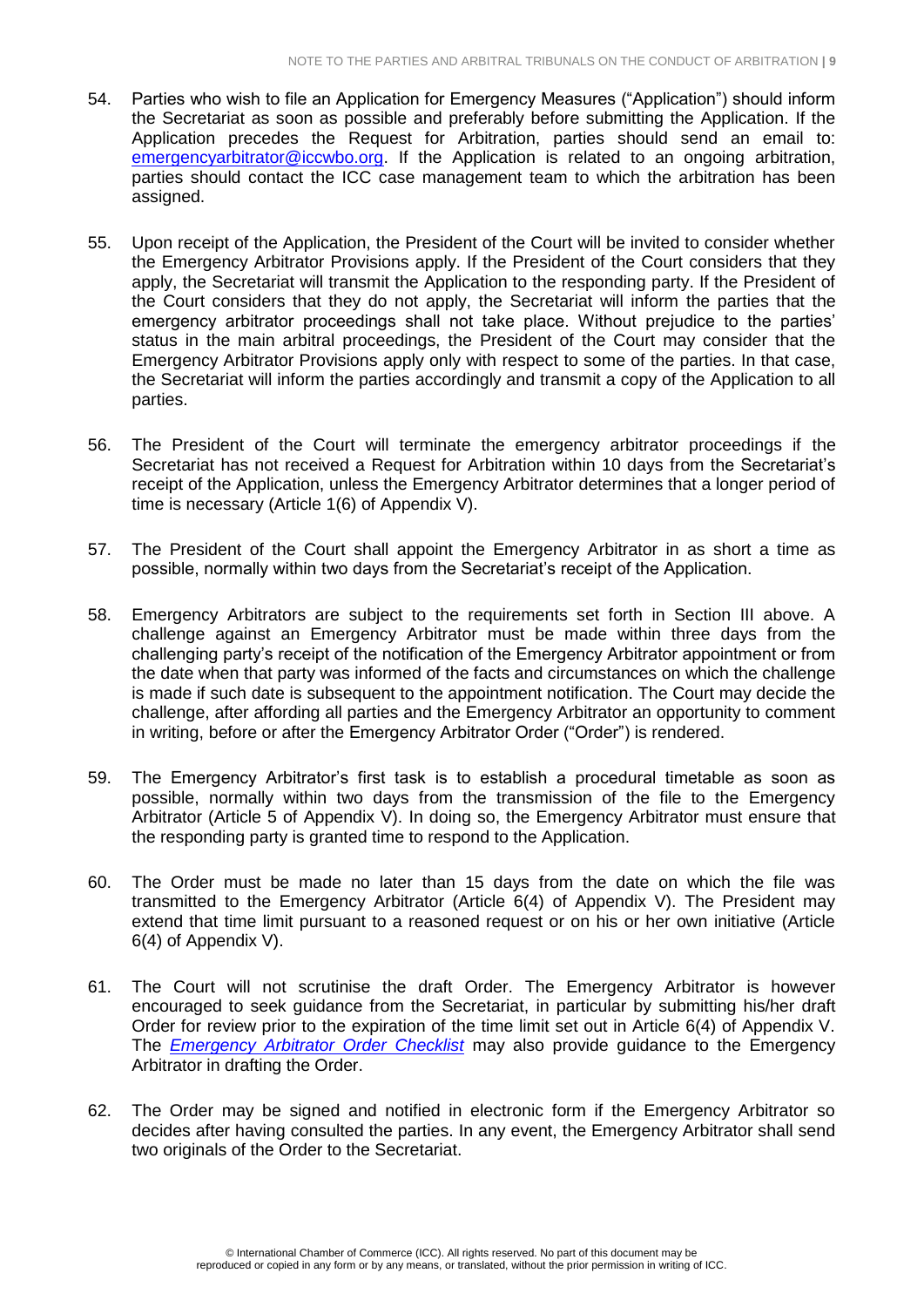63. The effects of the Order are set forth in Article 29(2), (3) and (4) of the Rules, and Articles 6(6), (7) and (8) of Appendix V.

# <span id="page-9-0"></span>**VI - Conduct of the Arbitration**

### <span id="page-9-1"></span>**A - Advance on Costs**

- 64. The Secretary General may fix the provisional advance upon receipt of the Request for Arbitration (Article 37(1)). The provisional advance is intended to cover the costs of the arbitration until the Terms of Reference have been drawn up or, when the Expedited Procedure Provisions apply, until the case management conference.
- 65. Payment of the provisional advance will be considered as a partial payment by the claimant of the advance on costs subsequently fixed by the Court. Transmission of the file to the arbitral tribunal, once constituted, will be subject to prior payment of the provisional advance (Article 16).
- 66. The advance on costs is intended to cover the arbitral tribunal's fees and arbitration-related expenses, as well as the ICC administrative expenses (Article 37 of the Rules and Article 1(4) of Appendix III). It comprises the total of (i) a figure between the minimum and maximum fee suggested under the scales, (ii) a reasonable amount for tribunal-related expenses and (iii) the amount of administrative expenses under the scales. Whenever the Court fixes or readjusts the advance on costs, a detailed financial table is provided to the parties and arbitrators for information and guidance. The Court does not necessarily use the advance on costs in its entirety when fixing the fees of the arbitrators at the end of the arbitration.
- 67. Where the amount in dispute is significant, the Court may initially fix the advance on costs in an amount that will not cover the full ICC administrative expenses and arbitrator fees and expenses. In such cases, the Secretariat will inform the parties and arbitrators not to assume that the advance covers the costs until the end of the arbitration and that future readjustments of the advance on costs are likely. The Court may proceed with multiple readjustments of the advance by considering the progress of the case. This practice allows the Court to better appreciate all relevant elements of the case as they occur rather than forecast what the suggested fees may be.
- 68. The Court may readjust the advance on costs if the development of the arbitration so requires (Article 37(5)). The arbitral tribunal should inform the Secretariat of any developments in the value and complexity of the arbitration or any other issues it considers relevant. To this end, the Secretariat will also request from the arbitrators a periodical report on their activities, which should include a description of the tasks performed, an estimate of the amount of time spent on each of those tasks, and any other information related to those tasks that the arbitrators may deem relevant. For this purpose, arbitrators should use the ICC form on *[Statement of Time and Travel for Work Done](https://iccwbo.org/publication/statement-time-travel-work-done)*, available on the ICC website. If arbitrators use time sheets as part of their normal professional activities, they may provide the Secretariat with such time sheets instead. Arbitrators are also encouraged to send such reports to the Secretariat on their own initiative after completing a procedural milestone or when requesting advances on fees or the readjustment of the advance on costs. Time spent by the arbitrators should not include time spent by the Administrative Secretary, if any. The arbitral tribunal may include such time spent by the Secretary separately if it wishes to do so.
- 69. The parties will be invited to pay the advance on costs in accordance with paragraphs 2, 3, 4 and 5 of Article 37 and paragraphs 4, 5, 6, 7, 8 and 9 of Article 1 of Appendix III. As a general rule, payments in ICC arbitration cases, must originate directly from parties to the case. Should this not be the case, ICC will accept payments which are made by duly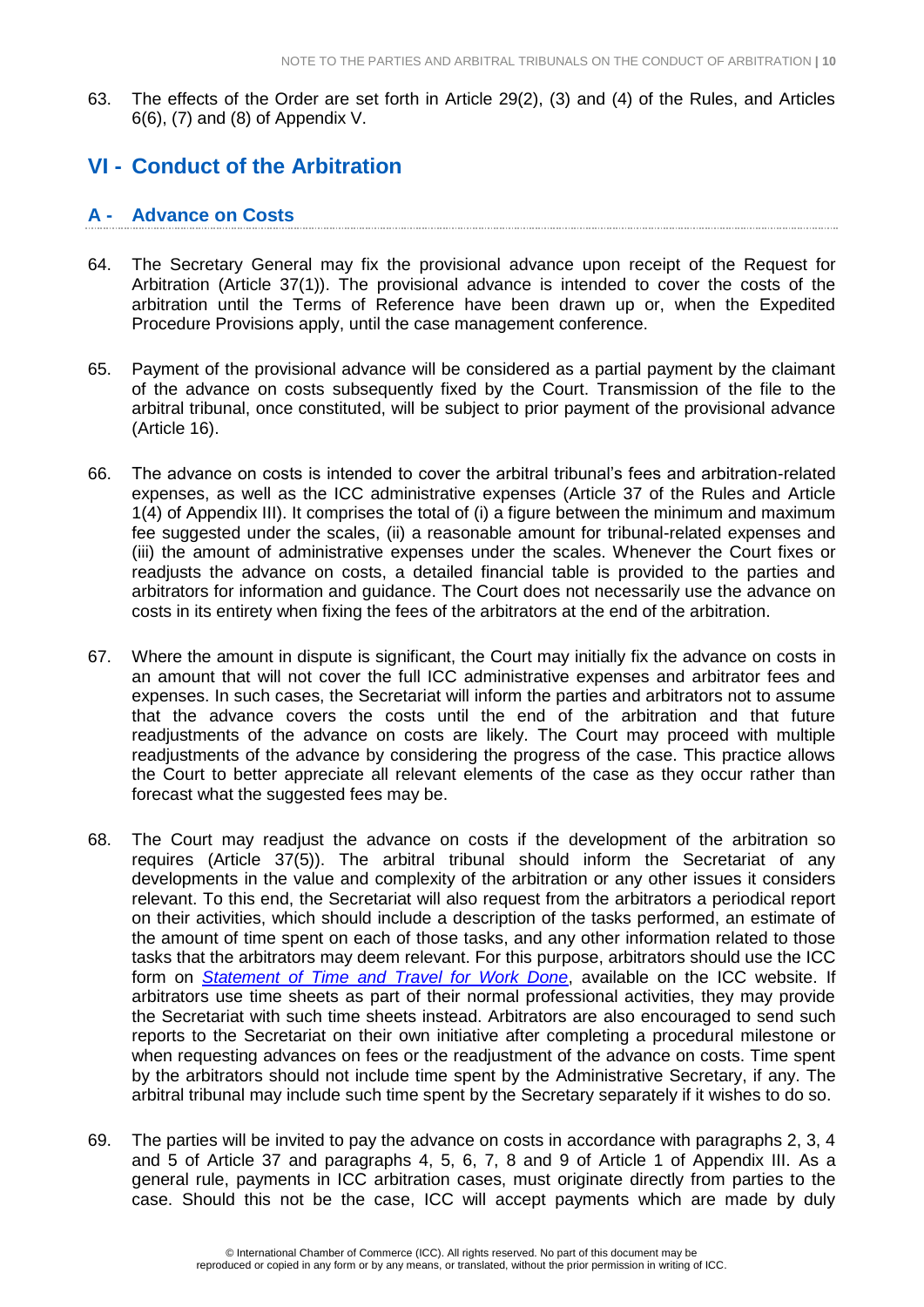mandated counsels or representatives, provided that the legal relationship between the third party payer and the party in the case is evidenced. Should the legal document not be considered as satisfactory by ICC's banks pursuant to their legal obligations under French law, the payment received by ICC may be cancelled and the lack of relevant information reported to the relevant regulatory authorities. The party making the payment must pay all bank charges and/or taxes applicable to the payment of the advance on costs. However, bank transfers made within the European Economic Erea (EEA) are subject to shared banking fees.

- 70. Where claims are made under Articles 7 and 8, the Court may either (1) fix several advances on costs, or (2) fix one advance on costs and establish the respective portions to be paid by each party (Article 37(4)). The parties may also agree to a different apportionment.
- 71. The arbitral tribunal should clarify with the parties whether they will be directly responsible for the costs of any hearing or whether such costs should be included in the arbitration-related expenses. If hearing costs will be included in the arbitration-related expenses, the arbitral tribunal should provide the Secretariat with an estimate of such costs. Thereafter, the Secretariat may examine whether it is appropriate to invite the Court to reconsider the advance on costs.

#### <span id="page-10-0"></span>**B - Expeditious and Efficient Conduct of the Arbitration**

- 72. The Rules require the arbitral tribunal and the parties to make every effort to conduct the arbitration in an expeditious and cost-effective manner, having regard to the complexity and value of the dispute (Article 22(1)).
- 73. In order to ensure effective case management, the arbitral tribunal, after consulting the parties, may adopt such procedural measures as it considers appropriate, provided that they are not contrary to any agreement of the parties (Article 22(2)). The arbitral tribunal should consider the case management techniques referred to in Appendix IV to the Rules and the report of the ICC Commission on Arbitration and ADR entitled *[Controlling Time and Costs in](http://www.iccwbo.org/Advocacy-Codes-and-Rules/Document-centre/2012/ICC-Arbitration-Commission-Report-on-Techniques-for-Controlling-Time-and-Costs-in-Arbitration/)  [Arbitration](http://www.iccwbo.org/Advocacy-Codes-and-Rules/Document-centre/2012/ICC-Arbitration-Commission-Report-on-Techniques-for-Controlling-Time-and-Costs-in-Arbitration/)*, available on the ICC website.

#### <span id="page-10-1"></span>**C - Expeditious Determination of Manifestly Unmeritorious Claims or Defences**

- 74. This section includes guidance as to how an application for the expeditious determination of manifestly unmeritorious claims or defences may be addressed within the broad scope of Article 22.
- 75. Any party may apply to the arbitral tribunal for the expeditious determination of one or more claims or defences, on grounds that such claims or defences are manifestly devoid of merit or fall manifestly outside the arbitral tribunal's jurisdiction ("application"). The application must be made as promptly as possible after the filing of the relevant claims or defences.
- 76. The arbitral tribunal has full discretion to decide whether to allow the application to proceed. In so doing, it shall take into consideration any circumstances it considers to be relevant, including the stage of the proceedings and the need to ensure time and cost efficiency.
- 77. If the arbitral tribunal allows the application to proceed, it shall promptly adopt the procedural measures it considers appropriate, after consulting the parties. The responding party or parties shall be given a fair opportunity to answer the application. Further presentation of evidence will only be allowed exceptionally. When the arbitral tribunal determines that a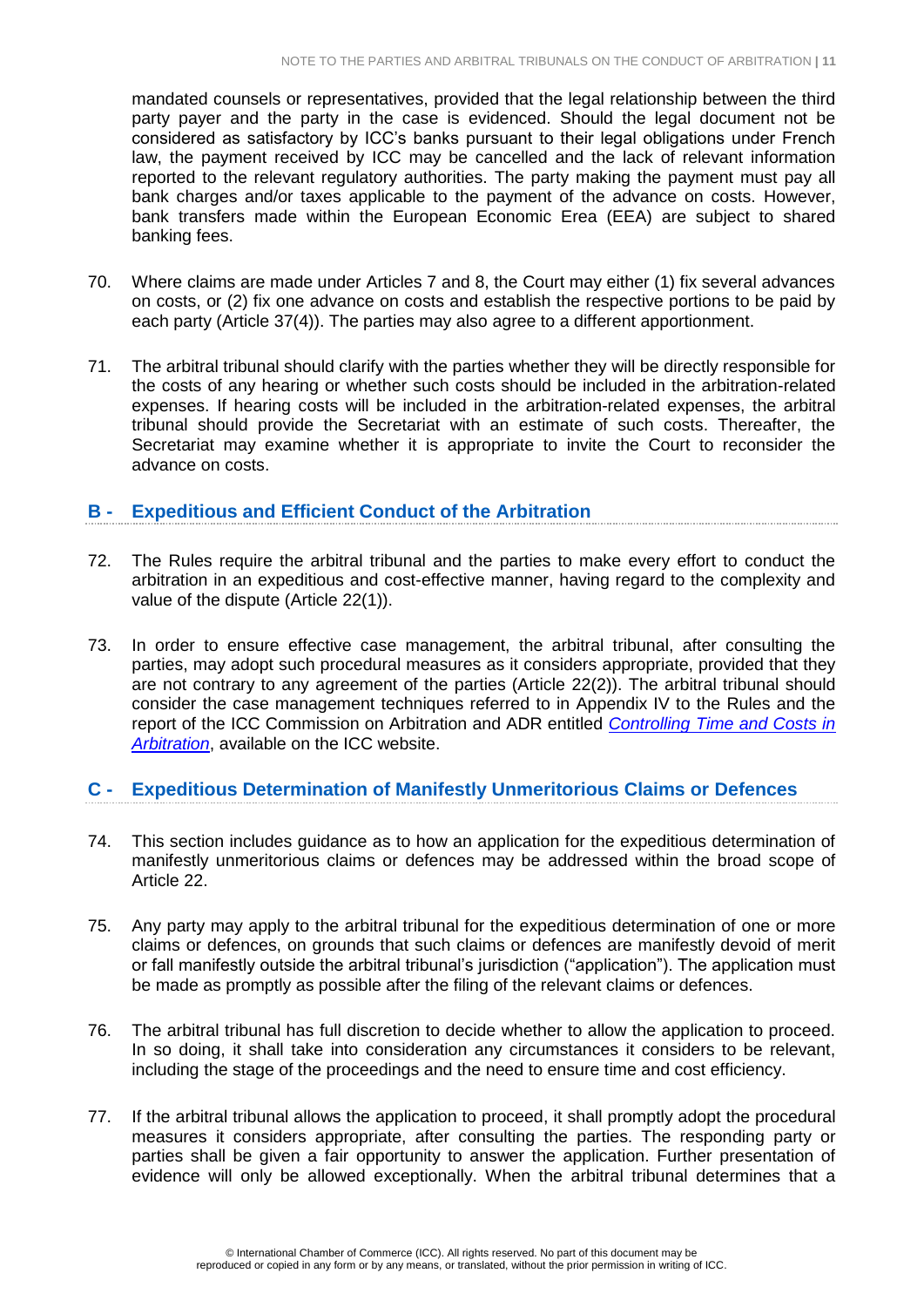hearing is appropriate, such hearing may be conducted by videoconference, telephone or similar means of communication.

- 78. Consistent with the nature of the application, the arbitral tribunal shall decide the application as promptly as possible and may state the reasons for its decision in as concise a fashion as possible. The decision may be in the form of an order or award. In either case, the arbitral tribunal may decide on the costs of the application pursuant to Article 38 or reserve this decision to a later stage.
- 79. The Court will scrutinise any award made on an application for expeditious determination, in principle within one week of receipt by the Secretariat.

### <span id="page-11-0"></span>**D - Protection of Personal Data**

- 80. ICC recognizes the importance of effective and meaningful personal data protections when it collects and uses such personal data as data controller pursuant to data protection regulations, including the European Union Regulation 2016/679 of the European Parliament and of the Council of 27 April 2016 on the protection of natural persons with regard to the processing of personal data and on the free movement of such data (the "General Data Protection Regulation" or "GDPR").
- 81. ICC, the Court and its Secretariat, in order to comply (i) with the Court's and Secretariat's mission to disseminate and improve international knowledge of arbitration and (ii) with the Court's and Secretariat's obligations under the Rules, is led to collect and process the personal data of the parties, their representatives, the arbitrators, the administrative secretary, the witnesses, the experts, and any other individuals that may be involved in any capacity in the arbitration. Arbitral tribunals, in performing their duties under the Rules, also have to process such personal data. For this purpose, such personal data may be transferred by or to the various offices of the Secretariat in and out of the European Union.
- 82. By accepting to participate in an ICC arbitration, the parties, their representatives, the arbitrators, the administrative secretary, the witnesses, the experts, and any other individuals that may be involved in any capacity in the arbitration, acknowledge that collecting, transferring and archiving personal data is necessary for the purposes of arbitration proceedings, and accept that said data may be published in case of a publication of an award or a procedural order.
- 83. The parties shall ensure (i) that their representatives, as well as their witnesses, partyappointed experts and any other individual appearing on their behalf or in their interest in the arbitration, are aware and accept that their personal data may have to be collected, transferred, published and archived for purposes of the arbitration, and (ii) that applicable data protection regulations, including the GDPR, are complied with.
- 84. At an appropriate time in the arbitration, the arbitral tribunal shall remind the party representatives, witnesses, experts and any other individuals appearing before it that the GDPR applies to the arbitration and that by accepting to participate in the proceedings, their personal data may be collected, transferred, published and archived. Arbitral tribunals are encouraged to include in the Terms of Reference a data protection protocol to that effect.
- 85. Parties and arbitrators shall ensure that only personal data that are necessary and accurate for the purposes of the arbitration proceedings are processed. Any individual, whose data is collected and processed in the context of an arbitration may at any time request the Secretariat and, as the case may be, the arbitral tribunal to exercise notably his right of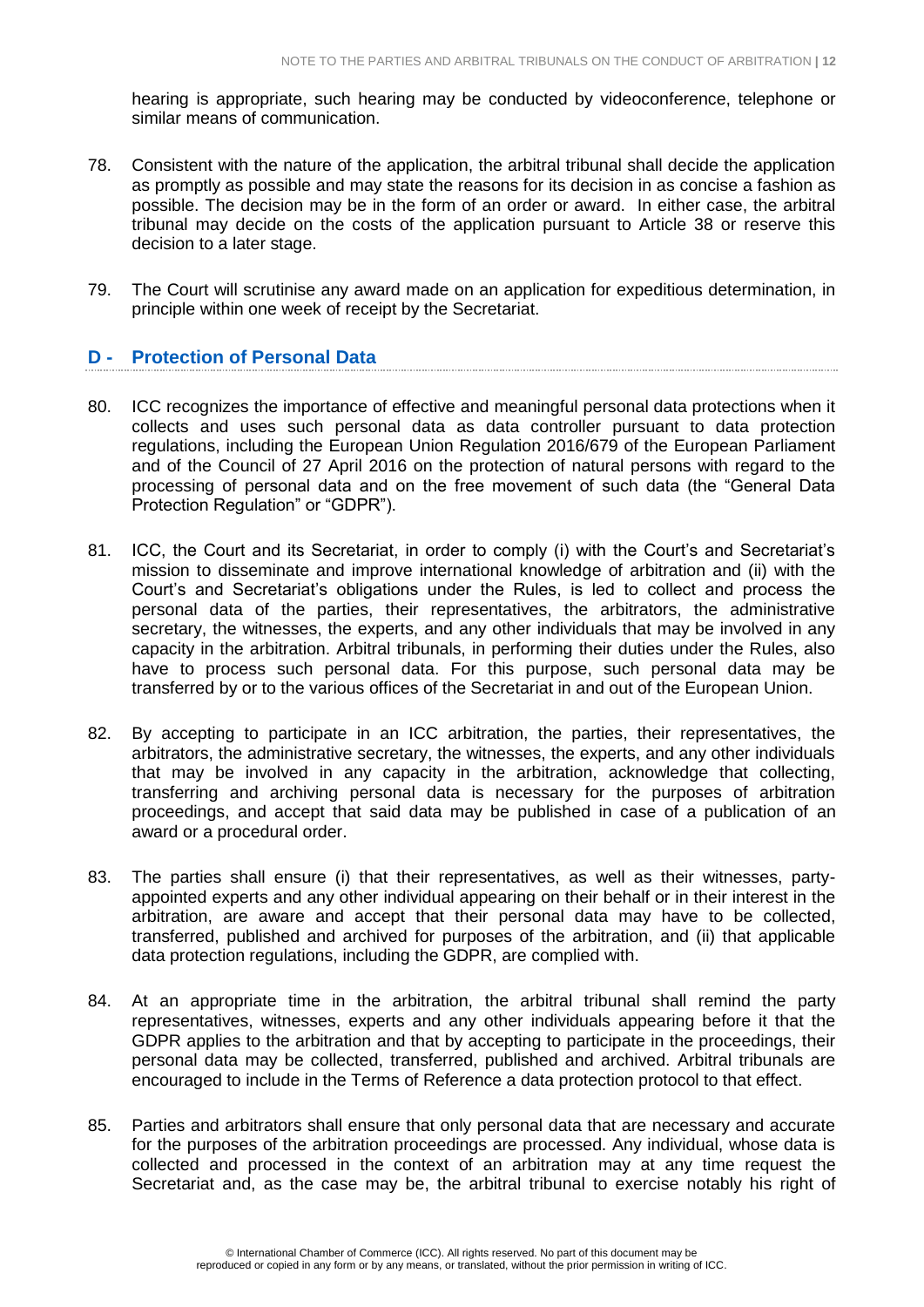access and that inaccurate data be corrected or suppressed, according to the applicable data protection regulations.

- 86. During the arbitration, the parties, their representatives and all other participants in the proceedings shall ensure the security of personal data processed under their responsibility.
- 87. To that effect, parties and arbitrators shall ensure that secured means of collecting, communicating, and archiving data are used throughout the entire arbitration process and during the applicable retention period of such data. To that effect, arbitral tribunals and parties are encouraged to consult the *Report on [the Use of Information Technology in](https://iccwbo.org/publication/information-technology-international-arbitration-report-icc-commission-arbitration-adr/)  [International Arbitration](https://iccwbo.org/publication/information-technology-international-arbitration-report-icc-commission-arbitration-adr/)* by the ICC Commission on Arbitration and ADR.
- 88. Any breach of the security and confidentiality of personal data, such as unauthorised access to or use of personal data, inadvertent disclosure to persons who should not have been identified as recipients, be reported immediately to the individual whose personal data may be affected and to the Secretariat. Notification of such breach to the competent supervisory authority and as the case may be to the concerned individuals shall be made by ICC when it acts as data controller pursuant to the applicable data protection regulations.
- 89. Once an arbitration is completed, arbitrators may retain the personal data that were processed during the proceedings for as long as they keep the case file in their archives pursuant to applicable laws. Such duration shall be communicated to the parties and the Secretariat.
- 90. At the end of each case, the Secretariat shall retain, pursuant to its obligations (Art. 1(7) of Appendix II), personal data pertaining to the case. Such data shall be archived. Other personal data that are no longer necessary for ICC to discharge its obligation under the Rules shall be destroyed or erased.
- 91. The archives of the Court and its Secretariat are also kept for scientific and historic research purposes. Access to archives and their publication either in full, as excerpts redacted or not, or in a summarized form, may be allowed by the President or the Secretary General of the Court in furtherance of ICC's mission to disseminate and improve international knowledge of arbitration.

### <span id="page-12-0"></span>**E - Time Limits under the Rules**

- 92. The Rules contain strict time limits which arbitrators and parties must endeavour to comply with, in particular:
	- a. **Terms of Reference**: must be established within **one month** from the transmission of the file to the arbitral tribunal (Article 23(2)). Terms of Reference are not applicable to arbitrations under the Expedited Procedure Provisions.
	- b. **Case management conference**: must be convened (1) when drawing up the Terms of Reference or as soon as possible thereafter (Article 24(1)), or (2) no later than 15 days after the date on which the file was transmitted to the arbitral tribunal in arbitrations under the Expedited Procedure Provisions.
	- c. **Procedural timetable**: must be established during or immediately following the case management conference and transmitted to the Court and the parties Article 24(2)).
	- d. **Closing of the proceedings**: must be done as soon as possible after the last hearing on matters to be decided in an award, or the filing of the last authorised submissions concerning such matters (Article 27).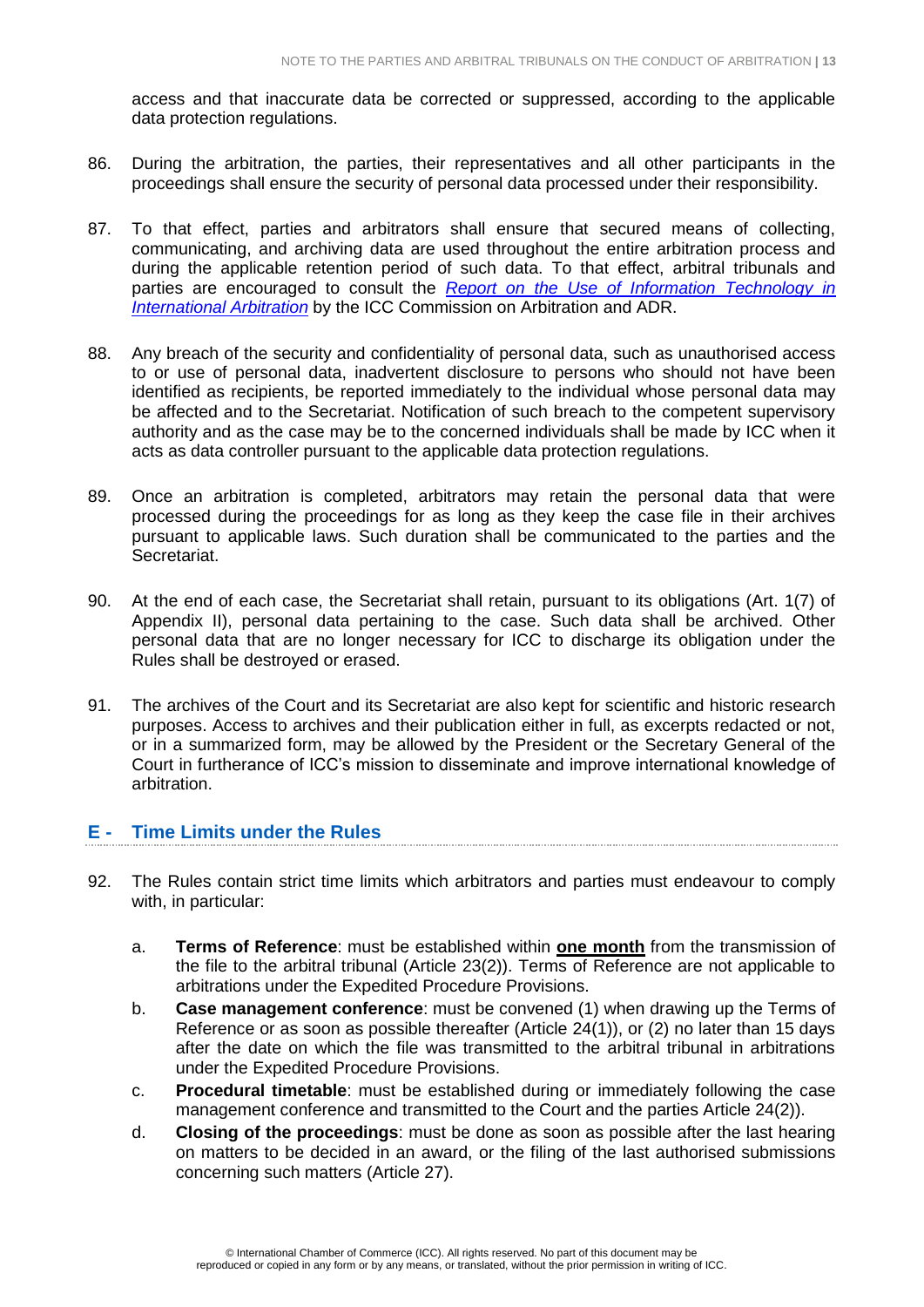- e. **Date for submission of draft awards**: must be indicated to the Secretariat and the parties when the arbitral tribunal closes the proceedings in relation to the award (Article 27).
- f. **Final award**: must be rendered within (1) the time limit fixed by the Court based upon the procedural timetable, (2) if the Court does not fix such time limit within **six months** from the date of the last signature added to the Terms of Reference or the date of notification of their approval (Article 31(1)), or (3) **six months** from the date of the case management conference in arbitrations under the Expedited Procedure Provisions.

# <span id="page-13-0"></span>**VII - Expedited Procedure Provisions**

### <span id="page-13-1"></span>**A - Scope of the Expedited Procedure Provisions**

- 93. By agreeing to the Rules, the parties agree that Article 30 of the Rules and Appendix VI (collectively, the "Expedited Procedure Provisions") shall take precedence over any contrary terms of the arbitration agreement.
- 94. The Expedited Procedure Provisions shall apply if:
	- a. the arbitration agreement was concluded after 1 March 2017; and
	- b. the amount in dispute does not exceed US\$ 2 000 000; and
	- c. the parties have not opted out of the Expedited Procedure Provisions in the arbitration agreement or at any time thereafter. Agreements to opt out should express in specific terms the parties' intention not to subject themselves to the Expedited Procedure Provisions. It is not sufficient, to that effect, that the parties have referred in the arbitration agreement to a three-member arbitral tribunal, or have adopted time limits that depart from those provided by the Expedited Procedure Provisions. It is recommended that parties wishing to opt out of the Expedited Procedure Provisions use the standard clauses contained in the Rules.
- 95. The Expedited Procedure Provisions shall also apply, irrespective of the date of conclusion of the arbitration agreement or the amount in dispute, if the parties have agreed to opt in. Such opt in agreements can be concluded in the arbitration agreement or by separate or subsequent agreement. It is recommended that the parties wishing to opt in to the Expedited Procedure Provisions use the standard clauses contained in the Rules.
- 96. The Court may at any time, upon request of a party or on its own motion after consulting the arbitral tribunal and the parties, decide that the Expedited Procedure Provisions shall no longer apply (Article 1(4) of Appendix VI). The Court may in particular use such power in case new circumstances arise that make the Application of the Expedited Procedure Provisions no longer appropriate.

### <span id="page-13-2"></span>**B - Determination of the Amount in Dispute for the Purpose of the Application of the Expedited Procedure Provisions**

- 97. For purposes of deciding whether the Expedited Procedure Provisions apply, the amount in dispute includes all quantified claims, counterclaims, cross-claims and claims pursuant to Articles 7 and 8. Claims relating to interest and costs will not be considered to that effect.
- 98. Pursuant to the Rules (Articles 4(3), 5(5)(b), 7(2), 7(4), 8(2) and 8(3)), the parties shall quantify their claims and, to the maximum extent possible, provide an estimate of the value of any non-monetary claims.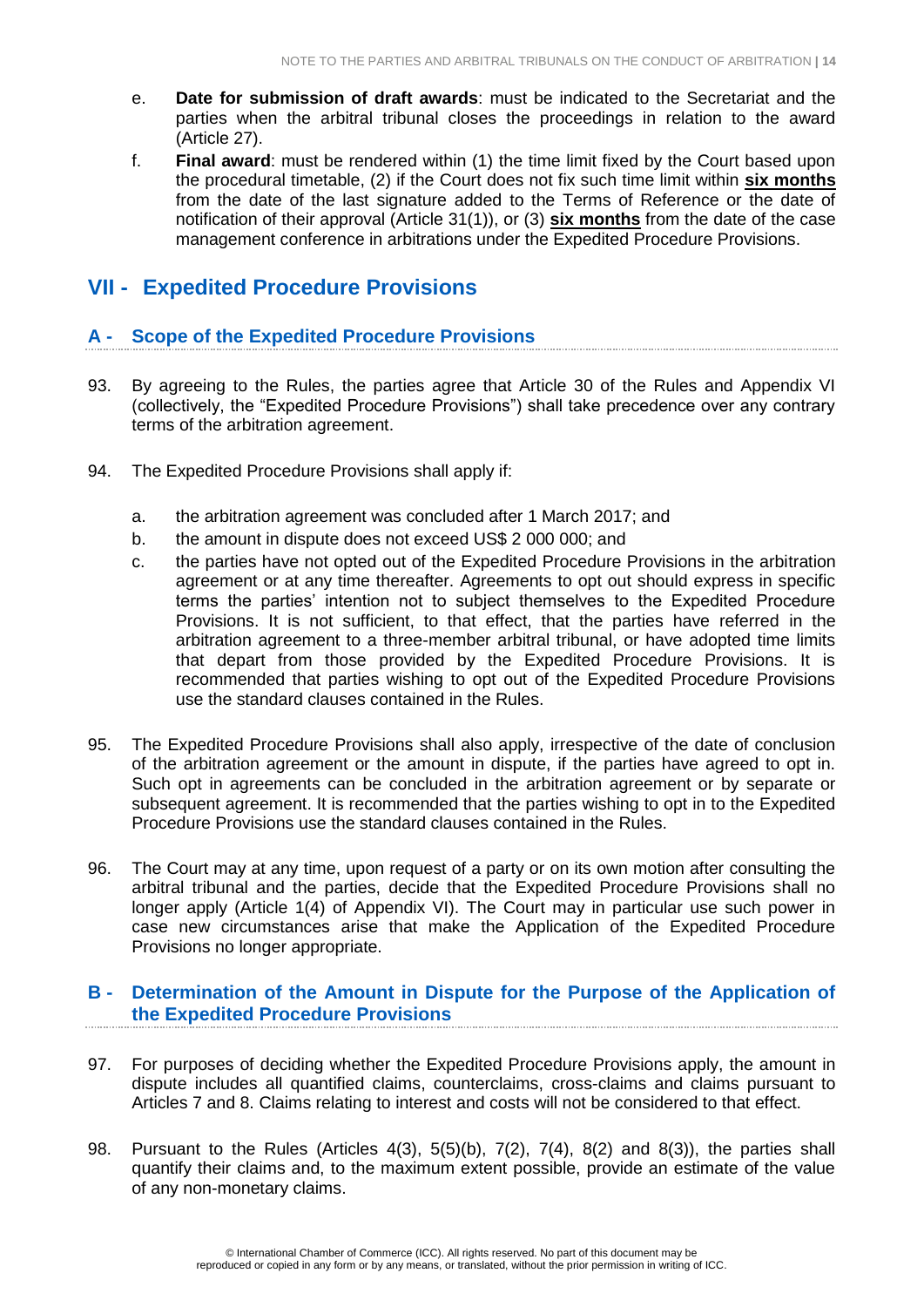- 99. For purposes of deciding whether the Expedited Procedure Provisions apply, the Secretariat will consider the quantifications or estimates submitted by the parties.
- 100. In principle, the Expedited Procedure Provisions shall not apply in presence of declaratory or non-monetary claims which value cannot be estimated, unless it appears that such claims are the mere support of a monetary claim or that they do not add significantly to the complexity of the dispute.
- 101. In case of an objection as to the applicability of the Expedited Procedure Provisions, the matter will be decided by the Court after giving an opportunity to the other parties to state their views.
- 102. Any submission by the parties with respect to the applicability of the Expedited Procedure Provisions shall be made in the Request for Arbitration and in the Answer, or in any time limit subsequently given by the Secretariat.
- 103. Any decision made by the Secretariat or by the Court as to the amount in dispute for purposes of deciding whether the Expedited Procedure Provisions apply shall not bind the arbitral tribunal when deciding the substance of the dispute.
- 104. The arbitral tribunal may take into account, in assessing costs pursuant to Article 38(5), whether by artificially inflating its claims, a party has prevented the Expedited Procedure Provisions from applying.

### <span id="page-14-0"></span>**C - Scales**

- 105. In all cases conducted under the Expedited Procedure Provisions, the Scales of Administrative Expenses and Arbitrator's Fees for the Expedited Procedure shall apply as indicated in section XI below and any advance on costs will be fixed on this basis. The arbitrators' fees pursuant to these scales are 20% less than under the general scales.
- 106. Any provisional advance on costs may be fixed by the Secretary General after receipt of the Request for Arbitration on the basis of the Expedited Procedure Provisions and the amount in dispute at that stage. The provisional advance on costs may be readjusted on the basis of the general scales if the Expedited Procedure Provisions ultimately do not apply.

#### <span id="page-14-1"></span>**D - Information to the Parties**

- 107. Pursuant to Article 1(3) of Appendix VI, the Secretariat will inform the parties that the Expedited Procedure Provisions shall apply (1) upon receipt of the Answer to the Request for Arbitration, (2) upon expiry of the time limit for the Answer, or (3) at any relevant time thereafter.
- 108. If a Request for Joinder is filed or claims pursuant to Article 8 are made, the Secretariat will inform the parties as to the applicability of the Expedited Procedure Provisions upon receipt of an answer to the Request for Joinder or to such claims or upon expiry of the time for such answer.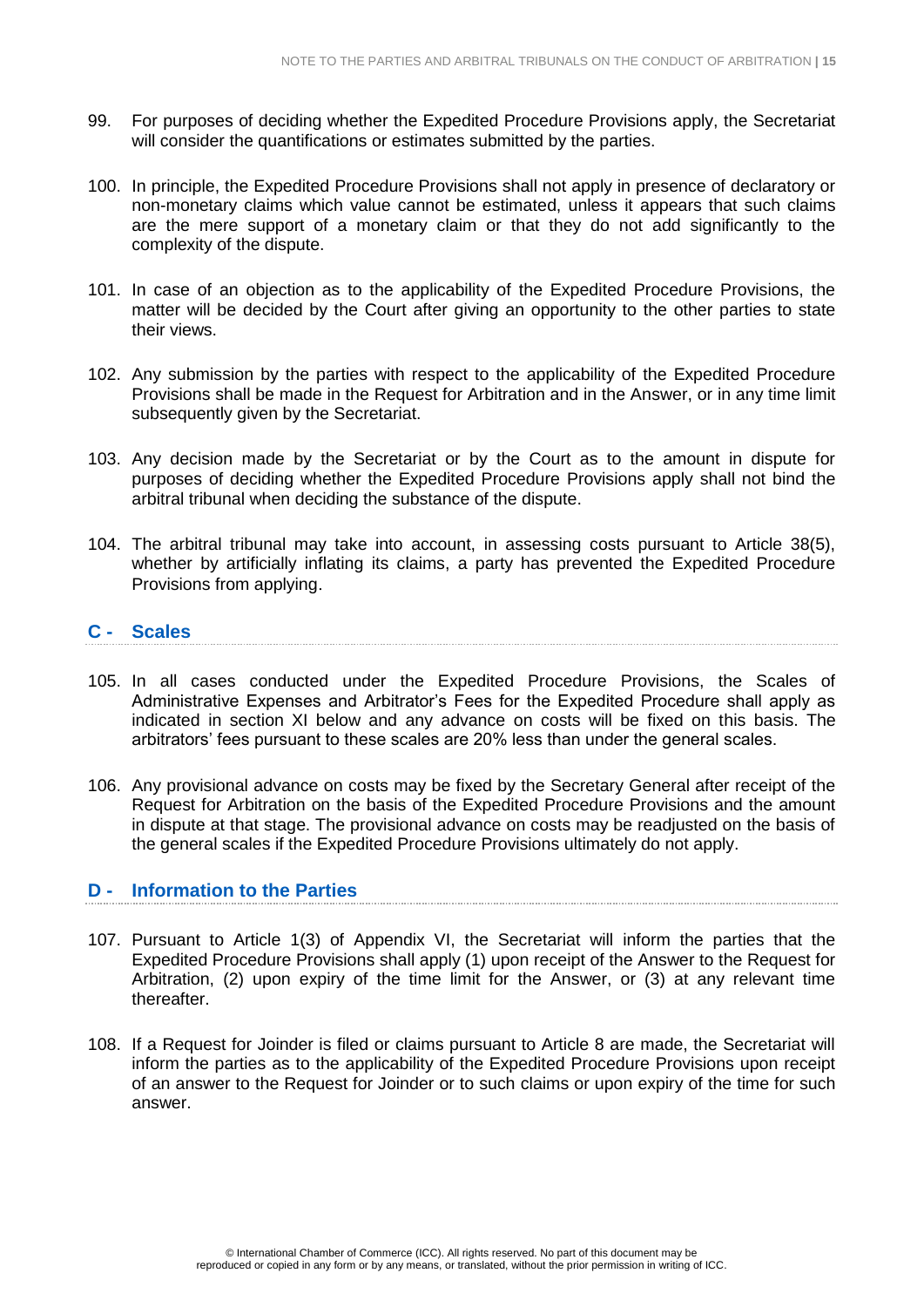### <span id="page-15-0"></span>**E - Constitution of the Arbitral Tribunal**

- 109. According to Article 2 of Appendix VI, the Court may appoint a sole arbitrator notwithstanding any contrary provision of the arbitration agreement.
- 110. By submitting to arbitration under the Rules, the parties agree that any reference of disputes to three arbitrators in their arbitration agreement is subject to the Court's discretion to appoint a sole arbitrator if the Expedited Procedure Provisions apply.
- 111. When the Expedited Procedure Provisions apply, the Court will normally appoint a sole arbitrator in order to ensure that the arbitration is conducted in an expeditious and costeffective manner.
- 112. The Court may nevertheless appoint three arbitrators if appropriate in the circumstances. In all cases, the Court will invite the parties to comment in writing before taking any decision and shall make every effort to ensure that the award is enforceable at law.
- 113. If the Court decides that the Expedited Procedure Provisions shall no longer apply (paragraph 96 above), the arbitral tribunal shall normally remain in place, unless the Court finds, at the request of the parties or on its own initiative, after giving an opportunity to the parties and the arbitral tribunal to state their views, that circumstances exist which justify to replace and/or reconstitute the arbitral tribunal. If the Court decides to reconstitute the arbitral tribunal and proceed with a three-member arbitral tribunal, it may consider appointing the individual that was acting as sole arbitrator as president of the arbitral tribunal.

### <span id="page-15-1"></span>**F - Proceedings before the Arbitral Tribunal**

- 114. In conducting the arbitration under the Expedited Procedure Provisions, the arbitral tribunal shall act fairly and impartially and ensure that each party has a reasonable opportunity to present its case.
- 115. Under the Expedited Procedure Provisions, the arbitral tribunal has discretion to adopt such procedural measures as it considers appropriate to conduct the arbitration in accordance with the time limits established therein. In particular, the arbitral tribunal may, after giving an opportunity to the parties to state their views, (1) decide the case on documents only, with no hearing and no examination of witnesses, (2) decide not to allow requests for the production of documents and (3) limit the number, scope and length of submissions.

#### <span id="page-15-2"></span>**G - Award**

- 116. The final award shall be made within six months from the date of the case management conference. The Court expects arbitral tribunals acting under the Expedited Procedure Provisions to conduct the procedure in order for this time limit to be effectively complied with, with no need for extensions. In case an extension would nonetheless be needed, the arbitral tribunal shall submit a reasoned application to the Court.
- 117. Any award under the Expedited Procedure Provisions shall be reasoned. Arbitral tribunals may limit the factual and/or procedural sections of the award to what they consider to be necessary to the understanding of the award, and state the reasons of the award in as concise a fashion as possible.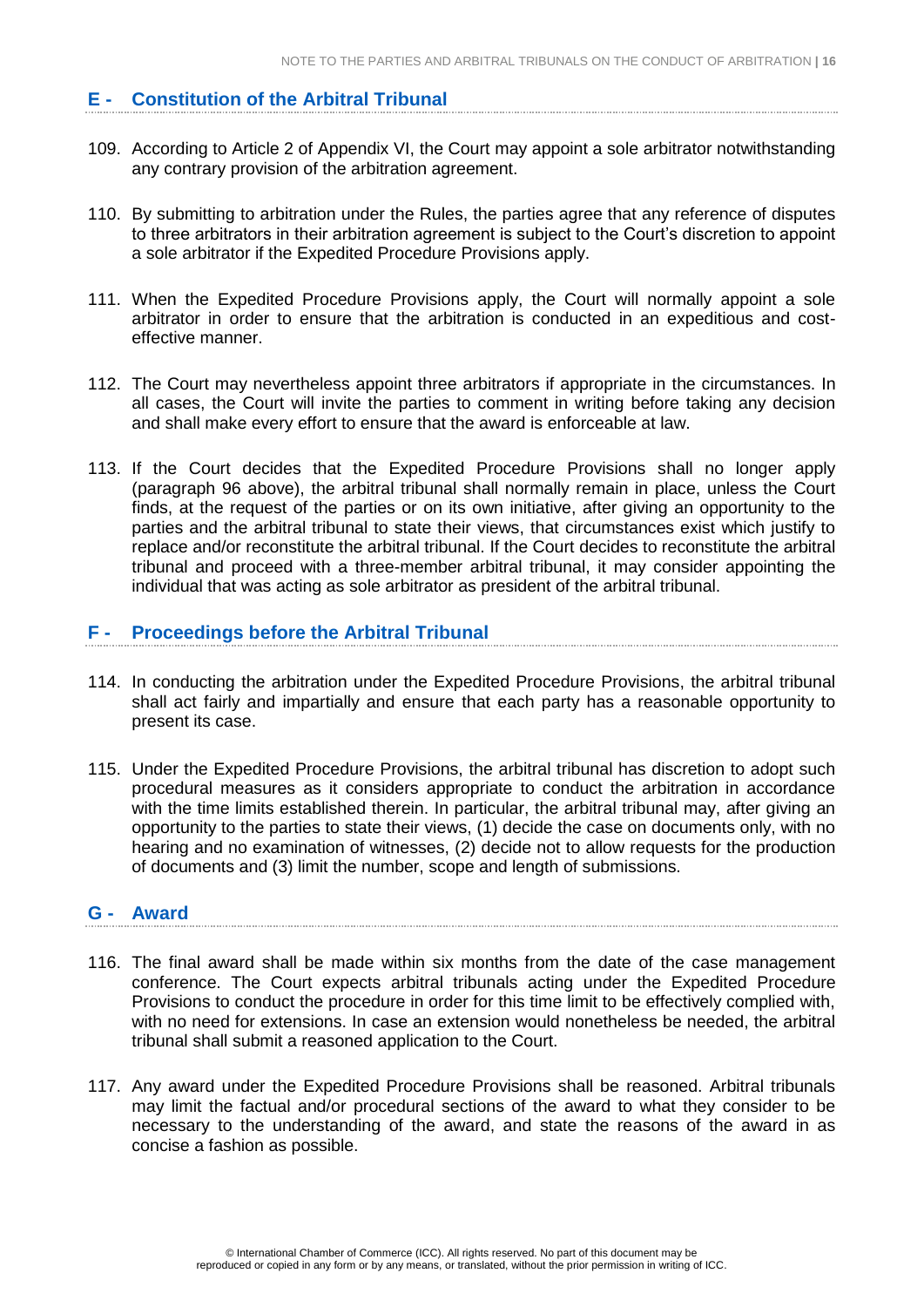# <span id="page-16-0"></span>**VIII - Efficiency in the Submission of Draft Awards to the Court**

### <span id="page-16-1"></span>**A - General Practice**

- 118. The Court expects arbitral tribunals to render awards within six months from the drawing up of the Terms of Reference, or within the time limit fixed by the Court for this purpose (Article  $31(1)$ ).
- 119. While the Court has the power to extend such time limits, sole arbitrators are expected to submit draft awards within two months, and three-member arbitral tribunals within three months after the last substantive hearing on matters to be decided in the award or the filing of the last written submissions concerning such matters (excluding cost submissions), whichever is later (Article 27).
- 120. Whenever the arbitral tribunal has conducted the arbitration expeditiously, the Court may increase the arbitrators' fees above the amount that it would otherwise consider fixing.
- 121. Where the draft award is submitted after the time referred to in paragraph 119 above, the Court may lower the fees as set out below, unless it is satisfied that the delay is attributable to factors beyond the arbitrators' control or to exceptional circumstances, and without prejudice to any other measures that it may take, such as replacing one or more of the arbitrators:
	- If the draft award is submitted for scrutiny up to 7 months after the last substantive hearing or written submissions (excluding cost submissions), whichever is later, the fees that the Court would otherwise consider fixing are reduced by 5% to 10%.
	- If the draft award is submitted for scrutiny up to 10 months after the last substantive hearing or written submissions (excluding cost submissions), whichever is later, the fees that the Court would otherwise consider fixing are reduced by 10% to 20%.
	- If the draft award is submitted for scrutiny more than 10 months after the last substantive hearing or written submissions (excluding cost submissions), whichever is later, the fees that the Court would otherwise consider fixing are reduced by 20% or more.
- 122. In deciding on the above, the Court may also take into account any delays incurred in the submission of one or more partial awards.

#### <span id="page-16-2"></span>**B - Practice under the Expedited Procedure Provisions**

- 123. Under the Expedited Procedure Provisions, the arbitral tribunal must render the final award in six months from the case management conference, with extensions to be granted only in limited and justified circumstances.
- 124. The Court considers that compliance with such time limit is of the essence under the Expedited Procedure Provisions.
- 125. In order to effectively comply with such time limit, an arbitral tribunal acting under the Expedited Procedure Provisions is expected to submit its draft award within five months from the case management conference.
- 126. Whenever the arbitral tribunal has conducted the arbitration expeditiously, the Court may increase the arbitrators' fees above the amount that it would otherwise consider fixing.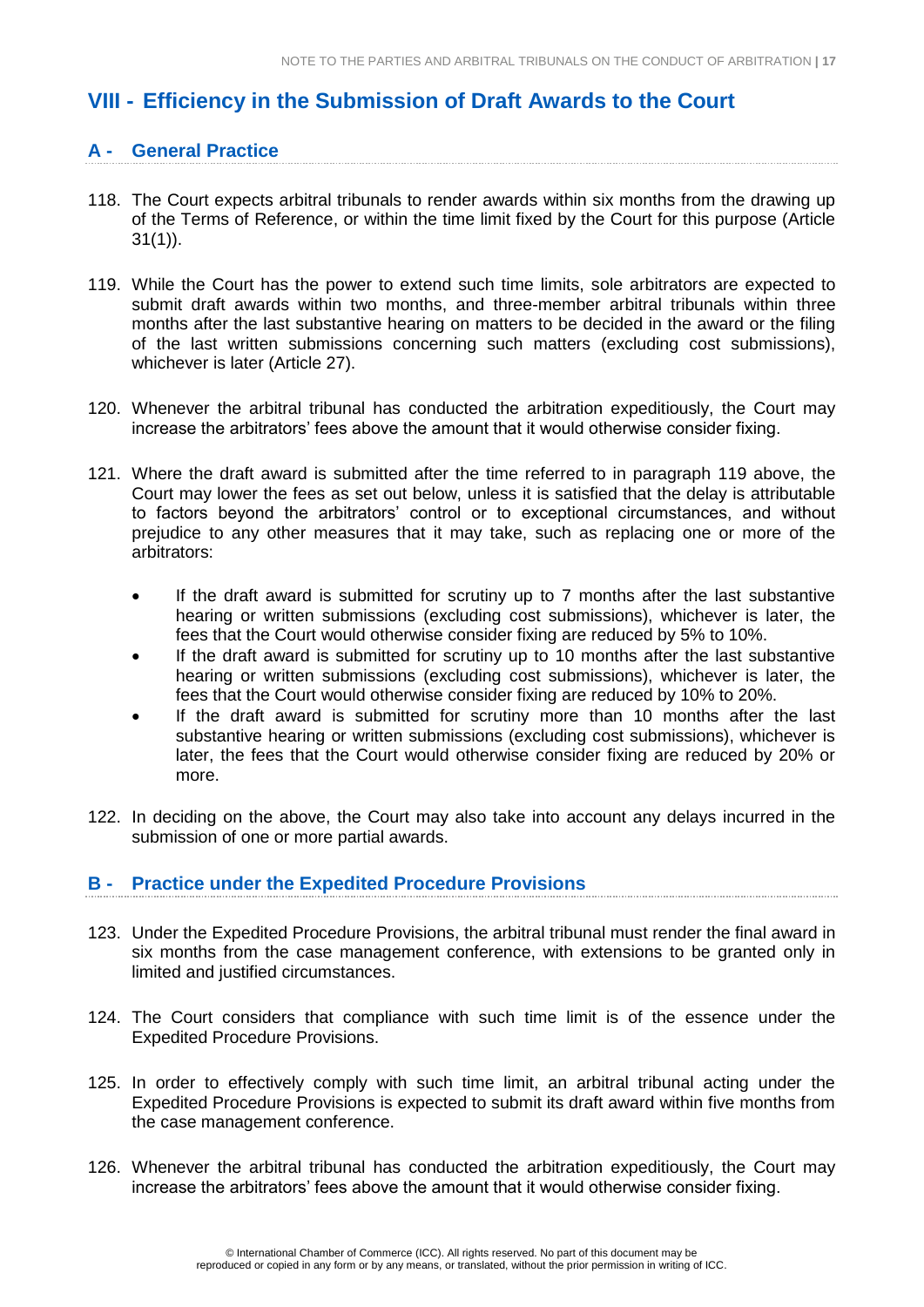- 127. Where the draft award is submitted after the time referred to in paragraph 125 above, the Court may lower the fees as set out below, unless it is satisfied that the delay is attributable to factors beyond the arbitrators' control or to exceptional circumstances, and without prejudice to any other measures that it may take, such as replacing one or more of the arbitrators:
	- If the draft award is submitted for scrutiny up to 7 months after the case management conference, the fees that the Court would otherwise consider fixing are reduced by 5% to 10%.
	- If the draft award is submitted for scrutiny up to 10 months after the case management conference, the fees that the Court would otherwise consider fixing are reduced by 10% to 20%.
	- If the draft award is submitted for scrutiny more than 10 months after the case management conference, the fees that the Court would otherwise consider fixing are reduced by 20% or more.

# <span id="page-17-0"></span>**IX - Closing of the Proceedings and Scrutiny of Awards**

### <span id="page-17-1"></span>**A - Closing of the Proceedings**

128. An arbitral tribunal should declare the proceedings closed as soon as possible after the last hearing or the last authorised submission filed in relation to matters to be decided in an award, whether final or otherwise (Article 27). Upon doing so, the arbitral tribunal must inform the Secretariat and the parties of the date by which it expects to submit the draft award for the Court's scrutiny (Article 34).

#### <span id="page-17-2"></span>**B - Scrutiny Process**

- 129. The scrutiny process carried out by the Court with the assistance of its Secretariat is a unique and thorough procedure designed to ensure that all awards are of the best possible quality and are more likely to be enforced by state courts. All draft awards undergo a threestep review process, starting with the Counsel of the team in charge of the arbitration that has followed the proceedings since the inception of the arbitration, followed by review by the Secretary General, the Deputy Secretary General or the Managing Counsel, before being submitted for the Court's scrutiny. For certain arbitrations, generally those involving state parties or dissenting opinions, a Court member will draft a report with recommendations on the draft award.
- 130. All draft awards are scrutinised at a Committee Session of the Court, composed of three Court members, or at a Plenary Session of the Court. Draft awards scrutinised at a Plenary Session include, but are not limited to, matters involving a state or a state entity, matters in which one or more arbitrators have dissented, matters raising issues of policy, and matters in which a Committee Session has been unable to reach a unanimous decision or otherwise makes a referral to the Plenary.

#### <span id="page-17-3"></span>**C - Information to the Parties**

- 131. Upon receipt of a draft award, the Secretariat promptly informs the parties and the arbitral tribunal that the draft will be scrutinised at one of the Court's next Sessions.
- 132. After scrutiny, the Secretariat informs the parties and the arbitral tribunal that the award either was approved or will be further scrutinised at one of the Court's next Sessions.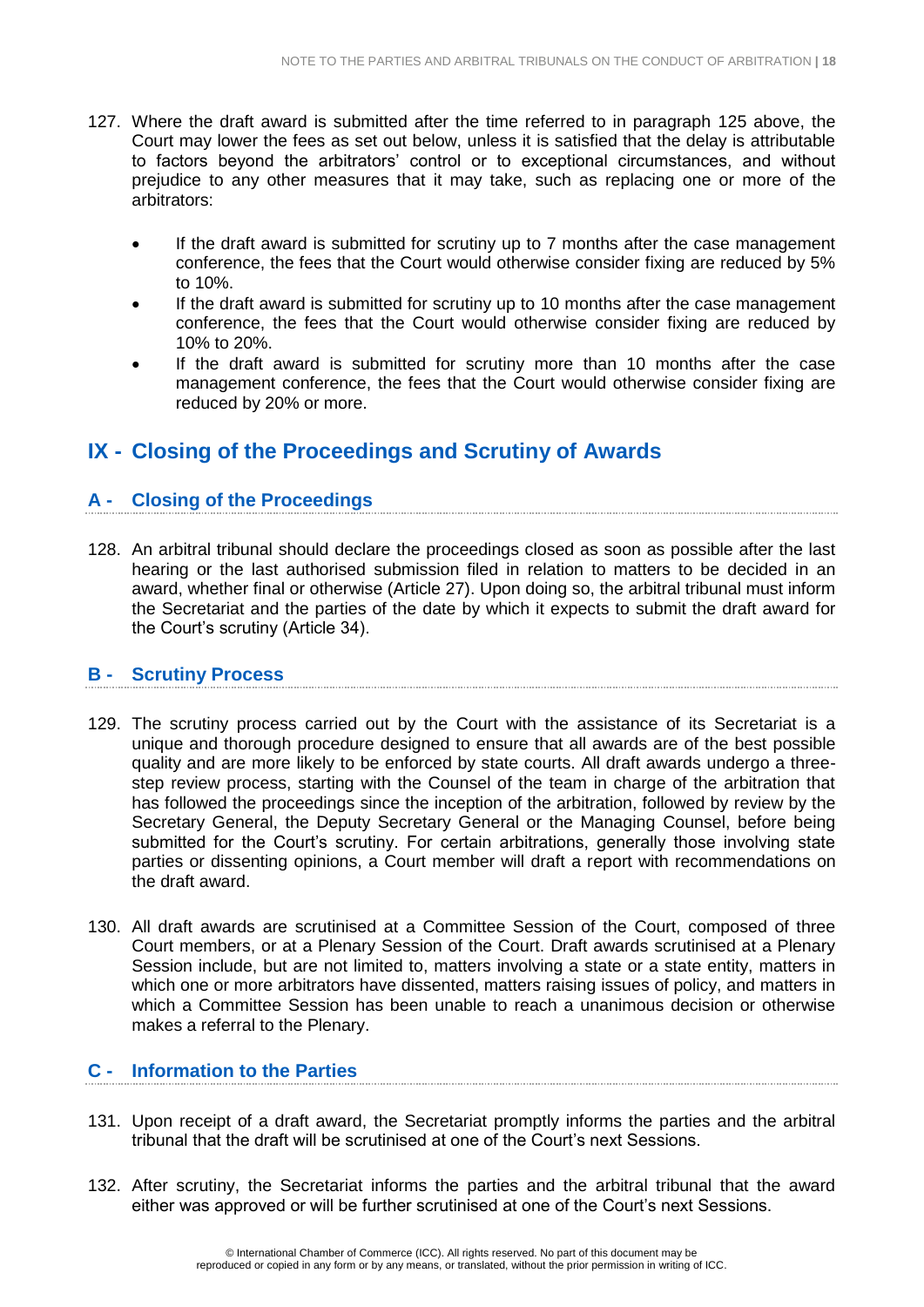133. Once a draft award is approved subject to comments, the Secretariat will request the arbitral tribunal to indicate the time needed to finalise the draft award. Implementing the Court's comments should be done by the arbitral tribunal as expeditiously as possible. Based on that information, the Secretariat will inform the parties of the estimated time of notification of the award.

### <span id="page-18-0"></span>**D - Timing of Scrutiny**

- 134. Any draft award submitted to the Court will be scrutinised within three to four weeks of receipt by the Secretariat. As a Plenary Session of the Court is held only once a month (generally the last Thursday of the month), the time needed for Plenary review of a draft award will depend on when it is submitted, and may take up to five or six weeks.
- 135. If the Expedited Procedure Provisions apply, any draft award submitted to the Court will be scrutinised as soon as possible, and in any event no later than two to three weeks of receipt by the Secretariat. The Court may decide, in exceptional circumstances, that any award made under the Expedited Procedure Provisions will be scrutinised by a Committee consisting of one member of the Court (Article 4(6) of Appendix II).
- 136. If delay in the scrutiny process is not attributable to exceptional circumstances beyond the Court's control, the Court's administrative expenses will be reduced by up to 20% depending on the length of the delay.
- 137. For purposes of timing, scrutiny is the first submission of the award to the Court for approval, irrespective of whether the award is approved or not at that Court Session.

# <span id="page-18-1"></span>**X - ICC Award Checklist**

138. The *[ICC Award Checklist](https://iccwbo.org/dispute-resolution-services/arbitration/practice-notes-forms-checklists/#award_checklist)* is intended to provide arbitrators with guidance when drafting awards and is not an exhaustive, mandatory or otherwise binding document. It should not be thought to reflect the opinion of the members of the Court or of its Secretariat, but is intended to facilitate the arbitrators' mission. It may not be published or used for any purpose other than the conduct of ICC arbitrations. The Checklist is not exhaustive of issues that may be raised by the Court under Article 34.

# <span id="page-18-2"></span>**XI - Treaty-based Arbitrations**

- 139. In view of the specific nature of investment arbitrations based on treaties, for the sake of transparency and subject to any considerations of confidentiality, prospective arbitrators are encouraged to state in their Curriculum Vitae a complete list of the treaty-based cases in which they participated as arbitrator, expert or counsel.
- 140. The parties may agree to adopt the UNCITRAL Rules on Transparency in ICC treaty-based arbitrations either in full or in part, or to adopt rules inspired from the same. In such a case, the Secretariat may act as the repository of published information.
- 141. In treaty-based cases, the draft award is scrutinized by Vice-Presidents of the Court and Court members having experience in investment treaty arbitration.
- 142. In derogation from section III.D above, and unless a party objects, a treaty-based award will be published within 6 months from its notification.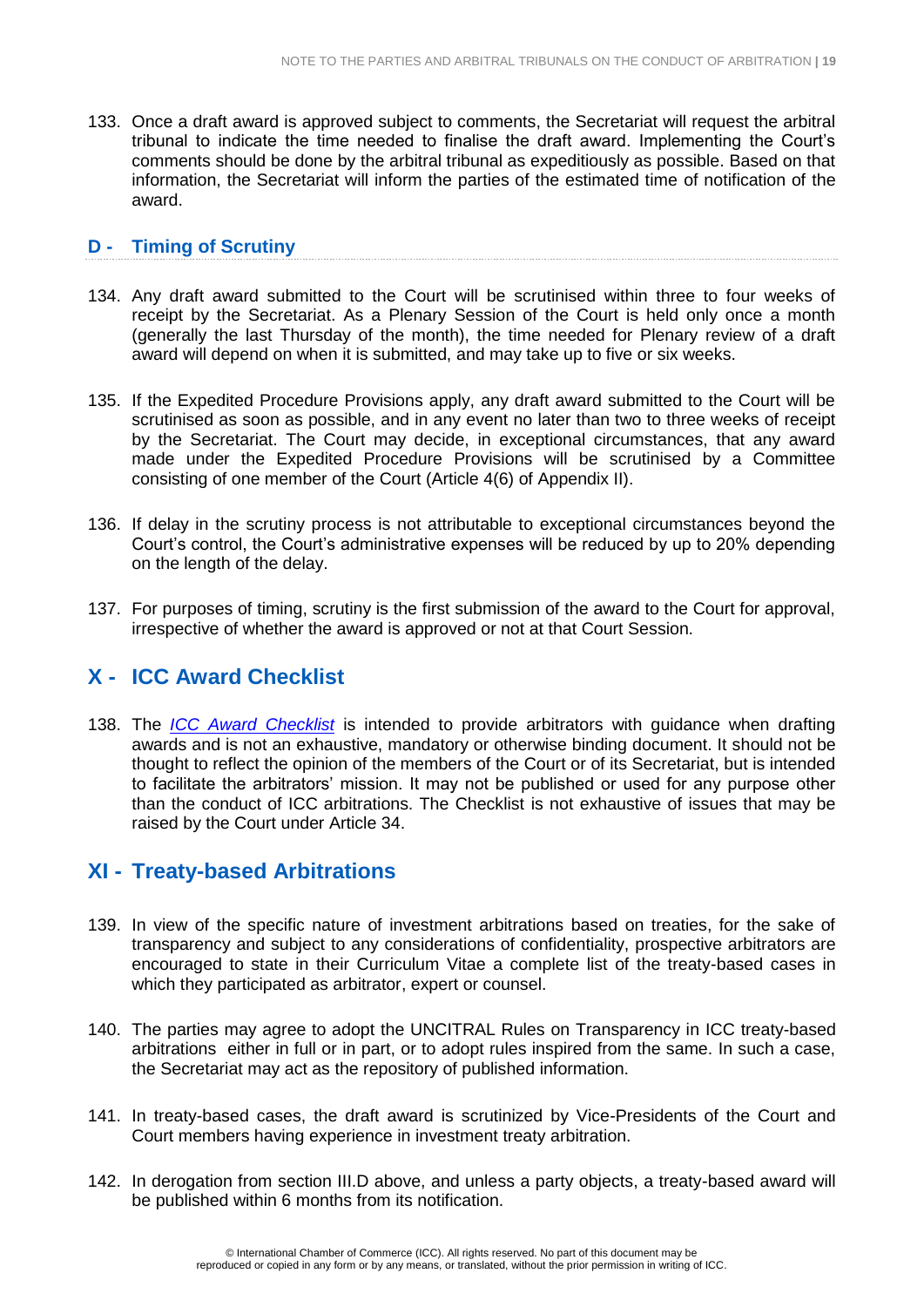# <span id="page-19-0"></span>**XII - Submissions by** *Amici Curiae* **and non-disputing parties**

143. Pursuant to Article 25-3 of the Rules, the arbitral tribunal may, after consulting the parties, adopt measures to allow oral or written submissions by *amici curiae* and non-disputing parties.

# <span id="page-19-1"></span>**XIII - Arbitral Tribunal's Fees and Administrative Expenses**

### <span id="page-19-2"></span>**A - Scales**

144. Arbitrators' fees in ICC arbitration are calculated on an ad valorem basis pursuant to the scales set forth in Article 4 of Appendix III which provides two scales: the general scales of administrative expenses and arbitrator's fees, and the scales applicable to the cases conducted under the Expedited Procedure Provisions. Parties and arbitrators are encouraged to consult the [Cost Calculator](http://www.iccwbo.org/products-and-services/arbitration-and-adr/arbitration/cost-and-payment/cost-calculator/) on the ICC website and the applicable scales contained in Article 4 of Appendix III.

### <span id="page-19-3"></span>**B - Advance on Fees**

145. The Court fixes arbitrators' fees at the end of the arbitration, although advances on fees may be granted upon request and the completion of concrete milestones in the arbitration.

### <span id="page-19-4"></span>**C - Allocation among Arbitral Tribunal Members**

146. When there is a three-member arbitral tribunal, arbitrators may agree on the fee allocation for each arbitrator and inform the Secretariat of their agreement as early as possible in the proceedings. Arbitrators may modify their agreement in the course of the proceedings. Unless the Court is advised in writing that the arbitral tribunal has agreed on a different allocation, the Court will fix the arbitrators' fees so that the president receives between 40% and 50% of the total fees and each co-arbitrator receives between 25% and 30%, as the case may be. The Court may decide upon a different allocation based on the circumstances. Unless otherwise agreed, the same allocation may apply to any advances on fees granted by the Court.

#### <span id="page-19-5"></span>**D - Fixing of Fees**

- 147. Arbitrators' fees are fixed exclusively by the Court. Separate fee arrangements between the parties and arbitrators are not permitted.
- 148. Arbitrators' fees will normally be fixed by the Court at a figure within the limits specified in the scales or, in exceptional circumstances, at a figure higher or lower than those limits. An exceptionally high amount in dispute may be considered as such a circumstance in deciding whether to fix arbitrators' fees at a figure lower than the limits specified in the scales.
- 149. Pursuant to Article 2 of Appendix III, when fixing the arbitrators' fees the Court will take into consideration the diligence and efficiency of the arbitrator, the time spent, the rapidity of the proceedings, the complexity of the dispute and the timeliness of the submission of any draft award. To this end, the Secretariat will request from the arbitrators the information specified in paragraph 68.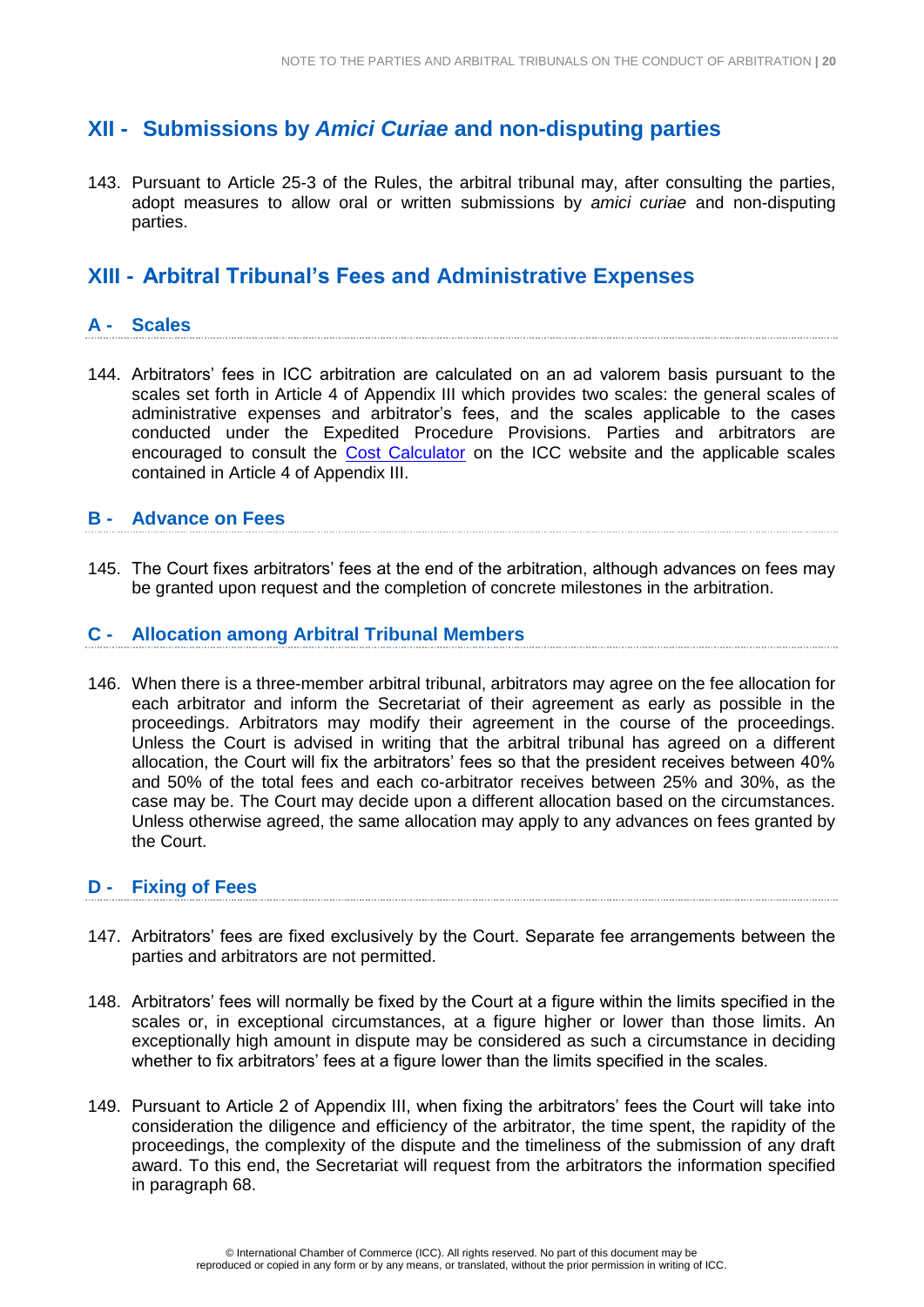- 150. The Court may therefore fix the arbitrators' fees below the average, including at the minimum under the scales, where the amount in dispute is high or very high, or towards the maximum where the amount in dispute is low or very low. The amount of the advance on costs is not an indication of the final amount of the arbitrators' fees.
- 151. As a matter of guidance only, the Court may proceed as follows when fixing the fees of the arbitrators or granting advances on fees when the advance on costs has been fixed on the basis of the average fee:

| Case Management Conference     | 35% of minimum fee |
|--------------------------------|--------------------|
| (in Expedited procedure cases) |                    |
|                                |                    |

- b. Terms of Reference established 50% of minimum fee
- c. A partial award issued / major hearing Minimum fee
- 
- e. Final award issued **Average fee**

d. Multiple partial awards **Between 50% of average and average** and average

152. The Court may depart from this guidance depending on the circumstances of each arbitration, the criteria set forth in Article 2 of Appendix III, and the practice set forth in section VIII(A) of the present Note.

### <span id="page-20-0"></span>**E - Replacement**

153. When fixing the fees of an arbitrator who has been replaced, the Court will take into consideration the nature of and reasons behind the replacement, the milestones completed in the arbitration, and the work expected to be completed by the successor. The Court may deduct the replaced arbitrator's fees from those of the successor.

#### <span id="page-20-1"></span>**F - Administrative Expenses**

- 154. The Court will normally fix the ICC administrative expenses in accordance with the scale. In exceptional circumstances, the Court may fix them at a figure higher or lower than that which would result from the application of such scale, provided that they shall normally not exceed the maximum amount of the scale.
- 155. As a matter of guidance only, when fixing the ICC administrative expenses, the Court may proceed as follows:

| File transmitted to the arbitral tribunal                       | 25%  |
|-----------------------------------------------------------------|------|
| Case Management Conference                                      | 35%  |
| (in Expedited procedure cases)                                  |      |
| Terms of Reference established                                  | 50%  |
| Partial award(s) or other major procedural milestones completed | 75%  |
| Final award                                                     | 100% |
|                                                                 |      |

156. The Court may depart from this guidance depending on the circumstances of each arbitration. In any event, the figures above do not include abeyance fees, increases in the administrative expenses pursuant to section VIII(A) of the present Note, or additional advances to cover Article 36 applications.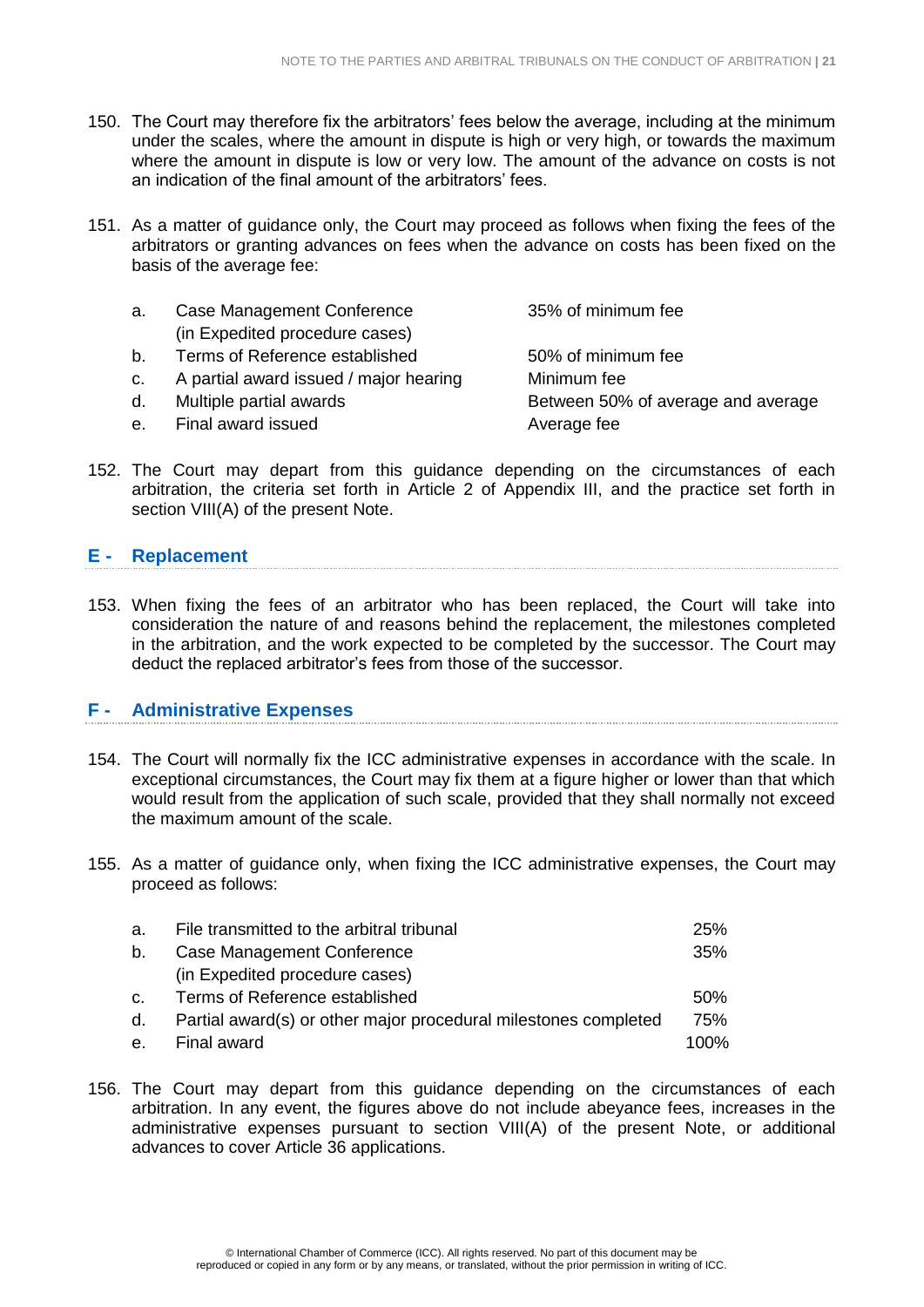### <span id="page-21-0"></span>**G - Declaration to French Tax Authorities**

157. Depending on the applicable law, ICC may be required to declare the amount of fees, including advances on fees, paid to any arbitrator during each calendar year, as well as any expenses reimbursed during the same period.

# <span id="page-21-1"></span>**XIV - Decisions as to the Costs of the Arbitration**

- 158. Arbitral tribunals may make decisions as to costs, except for those to be fixed by the Court, and order payment thereof at any time during the proceedings (Article 38(3)).
- 159. In making decisions as to costs, the arbitral tribunal may take into account such circumstances as it considers relevant, including the extent to which each party has conducted the arbitration in an expeditious and cost-effective manner (Article 38(5)). Further information on this topic may be found in the ICC Commission Report *[Decisions on Costs in](http://www.iccwbo.org/Advocacy-Codes-and-Rules/Document-centre/2015/Decisions-on-Costs-in-International-Arbitration---ICC-Arbitration-and-ADR-Commission-Report/)  [International Arbitration](http://www.iccwbo.org/Advocacy-Codes-and-Rules/Document-centre/2015/Decisions-on-Costs-in-International-Arbitration---ICC-Arbitration-and-ADR-Commission-Report/)*, available on the ICC website.
- 160. If the parties withdraw their claims or the arbitration terminates before the rendering of a final award, the Court shall fix the fees and expenses of the arbitrators and the ICC administrative expenses. If the parties have not agreed upon the allocation of the costs of the arbitration or other relevant issues with respect to costs, such matters shall be decided by the arbitral tribunal (Article 38(6)). If the arbitral tribunal has not been constituted at the time of the withdrawal, any party may request the Court to proceed with the constitution of the arbitral tribunal so that it may make decisions as to costs.

# <span id="page-21-2"></span>**XV - Signature of Terms of Reference and Awards**

- 161. Subject to any requirements of mandatory law that may be applicable, and unless the parties agree otherwise, (1) the Terms of Reference may be signed by each party and member of the arbitral tribunal in counterparts, and (2) such counterparts may be scanned and communicated to the Secretariat pursuant to Article 3 by email or any other means of telecommunication that provides a record of the sending thereof. An original of the signed Terms of References must be provided to the Secretariat.
- 162. Each party, each arbitrator and the Secretariat receive an original of the awards, *addenda* and decisions signed by the arbitrators after approval of the drafts by the Court. The arbitral tribunal must thus provide the Secretariat with the required number of originals (unbound) requested by the Secretariat. The originals must be signed and dated after the date of the Court Session at which awards, *addenda* and decisions were approved; their date should be the date on which the last arbitrator signed.
- 163. The arbitral tribunal must also provide the Secretariat with a PDF of the signed original by email, which will be sent to the parties before the originals are received and notified.
- 164. Subject to any requirements of mandatory law that may be applicable, the parties may agree (1) that any award be signed by the members of the arbitral tribunal in counterparts, and/or (2) that all such counterparts be assembled in a single electronic file and notified to the parties by the Secretariat by email or any other means of telecommunication that provides a record of the sending thereof, pursuant to Article 35.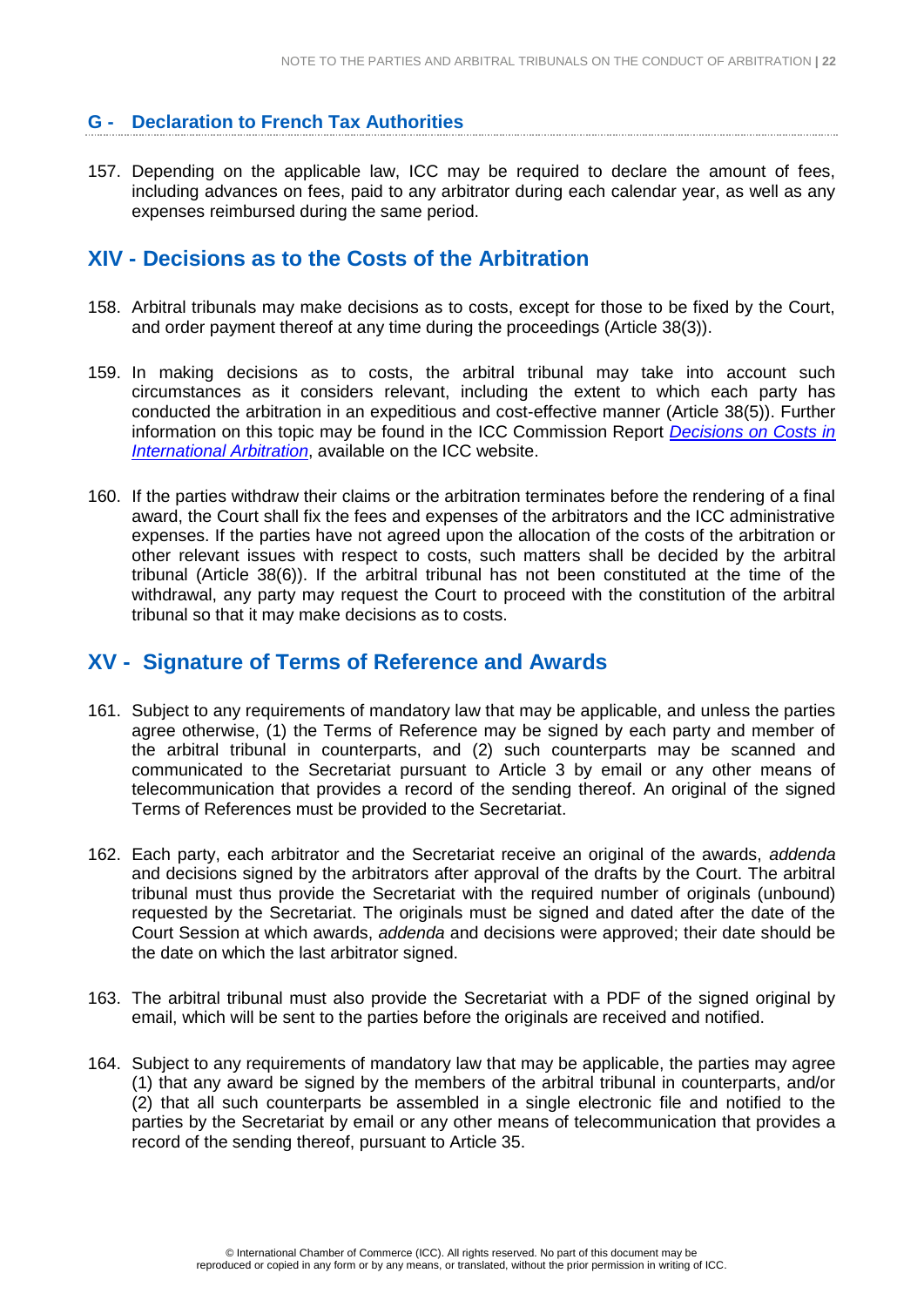# <span id="page-22-0"></span>**XVI - Correction and Interpretation of Awards**

- 165. If the arbitral tribunal decides to correct the award on its own initiative, pursuant to Article 36(1), it should inform the parties and the Secretariat of its intention to do so and grant a time limit to the parties to comment in writing. The arbitral tribunal should submit the draft Addendum to the Court for scrutiny within 30 days of the date of the award.
- 166. Upon receipt of an Article 36(2) application, the Secretariat may submit the matter to the Court for it to consider whether, in view of the circumstances of the case, an advance to cover additional fees and expenses of the arbitral tribunal and additional ICC administrative expenses (Article 2(10) of Appendix III) is warranted. Should the Court fix an additional advance, such advance must be paid before the Secretariat will transmit the application to the arbitral tribunal. Otherwise, the Secretariat will transmit the application directly to the arbitral tribunal. The arbitral tribunal should not address an application until the Secretariat transmits it to them.
- 167. If the Court has not asked for an advance on costs upon filing of the application, it can nevertheless take a decision on costs at the time of the scrutiny and make the notification of the Addendum or the Decision contingent upon the payment by one or both parties of the costs fixed by the Court.
- 168. Upon receipt of the application from the Secretariat, the arbitral tribunal should grant the other parties a short time limit, normally not exceeding 30 days, for comments.
- 169. The arbitral tribunal should then submit its draft decision to the Court for scrutiny not later than 30 days following the expiration of the time limit granted for comments. Should the arbitral tribunal require an extension of such time limit, it should inform the Secretariat.
- 170. The arbitral tribunal's disposition can take one of four forms:
	- *a. Addendum*: if the arbitral tribunal decides to correct or interpret the award, as this shall constitute part of the award;
	- *b.* **Decision**: if the arbitral tribunal decides that the award does not need to be corrected or interpreted and does not take a decision on costs;
	- *c. Addendum* **and Decision**: if there are two or more applications and the arbitral tribunal decides to correct or interpret the award on the basis of one or more, but not all applications;
	- *d.* **Decision and** *Addendum* **on Costs**: if the arbitral tribunal decides that the award does not need to be corrected or interpreted but takes a decision on costs related to the application.
- 171. All Decisions and Addenda shall state the reasons upon which they are based. They should also include operative conclusions ("dispositif") or a finding either rejecting or granting the application as the case may be. For further guidance about what should be included in a draft Decision or Addendum, see the ICC Checklist on Correction and Interpretation of Arbitral Awards. The Court will scrutinise all draft Decisions and Addenda. Upon approval by the Court, the arbitral tribunal shall sign the Decision or Addendum and send it to the Secretariat for notification to the parties as per section XVII below.
- 172. In all cases, the arbitral tribunal must first ensure that mandatory rules of law at the place of arbitration do not exclude the correction or interpretation of an award by the tribunal.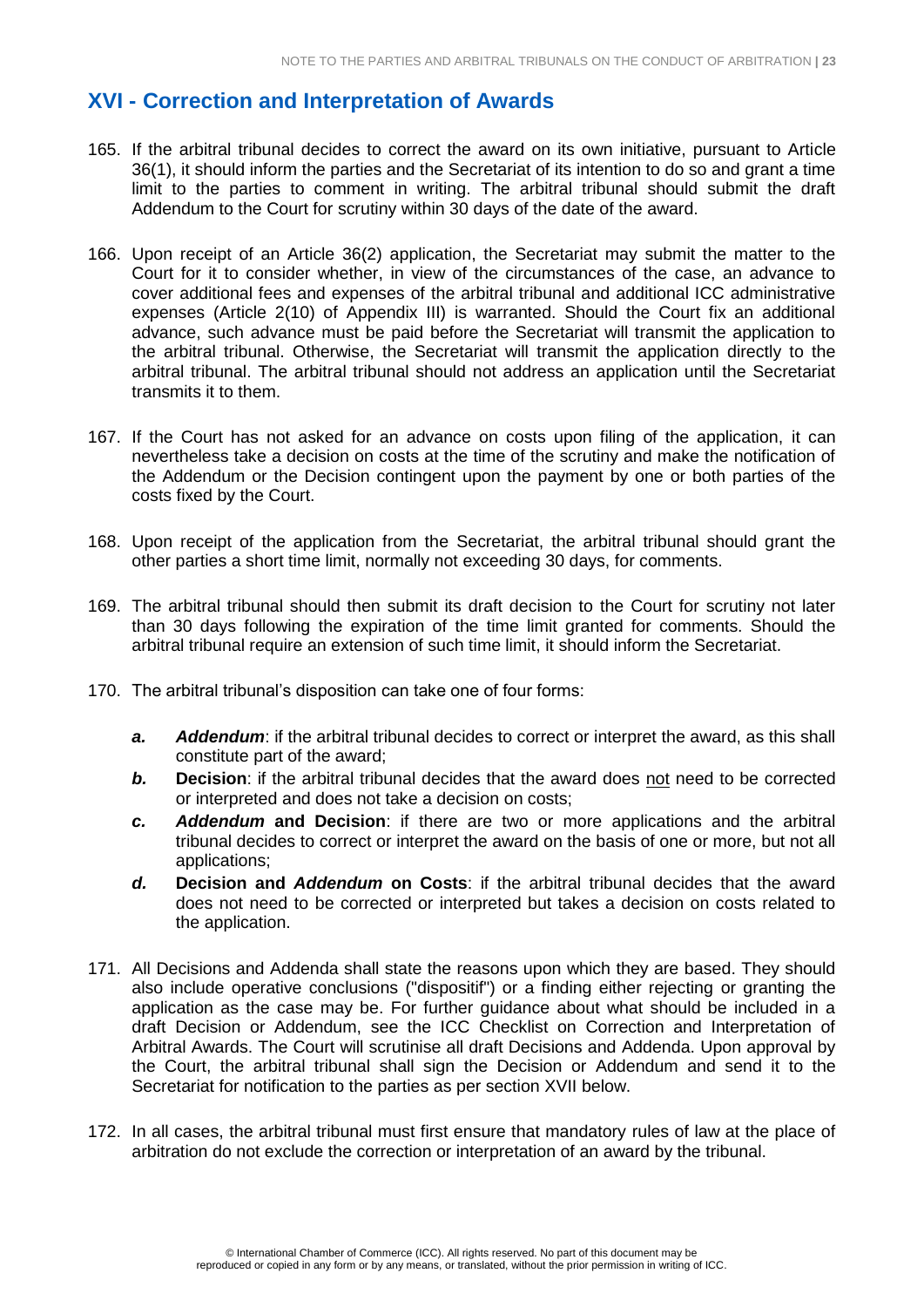173. Where the relevant national law or court practice provide specific circumstances in which an arbitral tribunal may render certain decisions other than corrections or interpretation regarding an award which has already been approved and notified, such situations shall be treated in the spirit of the Rules and this Note.

## <span id="page-23-0"></span>**XVII - Notification of Awards,** *Addenda* **and Decisions**

- 174. The Secretariat will notify to the parties an original of the awards, *addenda* and decisions (Article 35(1)).
- 175. The Secretariat will also send a courtesy copy of the PDF signed original of the awards, *addenda* and decisions to the parties by email. The sending of a courtesy copy by email does not trigger any of the time limits under the ICC Rules of Arbitration.

# <span id="page-23-1"></span>**XVIII - International Sanctions Regulations**

176. International sanctions regulations may apply to an arbitration. Parties and arbitrators must consult the *[Note to Parties and Arbitral Tribunals on ICC Compliance](https://iccwbo.org/publication/note-parties-arbitral-tribunals-icc-compliance)*, available on the ICC website.

# <span id="page-23-2"></span>**XIX - Administrative Secretaries**

- 177. This section sets out the policy and practice of the Court regarding the appointment, duties and remuneration of arbitral tribunal administrative secretaries or other assistants ("Administrative Secretaries"). It applies with respect to any Administrative Secretary appointed on or after 1 August 2012.
- 178. Administrative Secretaries can provide a useful service to the parties and arbitral tribunals in ICC arbitration. While principally engaged to assist three-member arbitral tribunals, an Administrative Secretary may also assist a sole arbitrator. Administrative Secretaries can be appointed at any time during an arbitration.

#### <span id="page-23-3"></span>**A Appointment**

- 179. If an arbitral tribunal envisages the appointment of an Administrative Secretary, it shall consider carefully whether in the circumstances of that particular arbitration such an appointment would be appropriate.
- 180. Administrative Secretaries must satisfy the same independence and impartiality requirements as those which apply to arbitrators under the Rules. ICC staff members are not permitted to serve as Administrative Secretaries.
- 181. There is no formal process for the appointment of an Administrative Secretary. However, before any steps are taken to appoint an Administrative Secretary, the arbitral tribunal shall inform the parties of its intention to do so. For this purpose, the arbitral tribunal shall submit to the parties the proposed Administrative Secretary's *curriculum vitae*, together with a declaration of independence and impartiality, an undertaking on the part of the Administrative Secretary to act in accordance with the present Note and an undertaking on the part of the arbitral tribunal to ensure that this obligation on the part of the Administrative Secretary shall be met.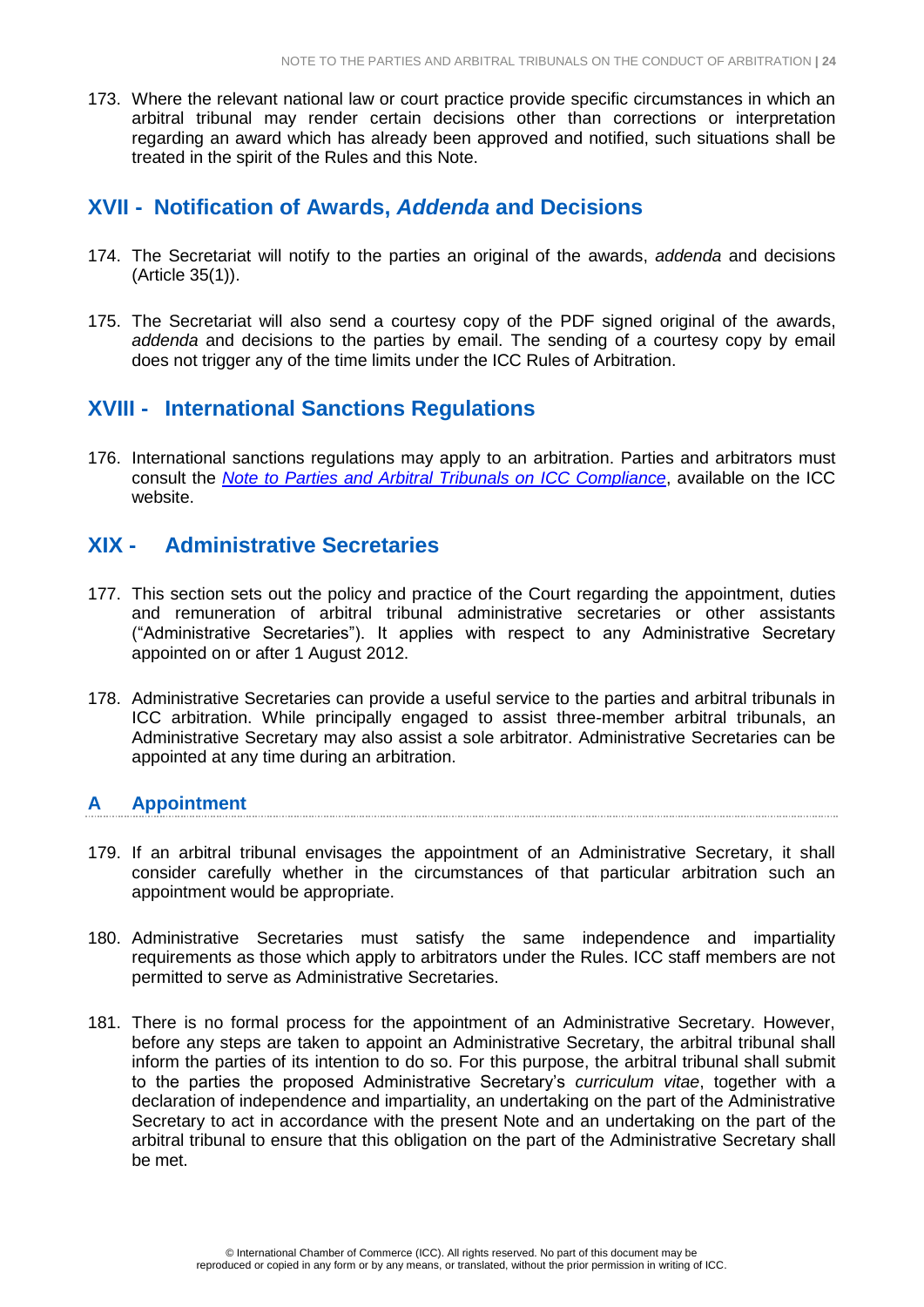182. The arbitral tribunal shall make clear to the parties that they may object to such proposal and an Administrative Secretary shall not be appointed if a party has raised an objection.

### <span id="page-24-0"></span>**B - Duties**

- 183. Administrative Secretaries act upon the arbitral tribunal's instructions and under its strict and continuous supervision. The arbitral tribunal shall, at all times, be responsible for the Administrative Secretary's conduct during the arbitration.
- 184. The tasks entrusted to an Administrative Secretary shall in no circumstances release the arbitral tribunal from its duty to personally review the file. Under no circumstances may the arbitral tribunal delegate its decision-making functions to an Administrative Secretary. Nor shall the arbitral tribunal rely on an Administrative Secretary to perform on its behalf any of the essential duties of an arbitrator.
- 185. Notwithstanding the above, an Administrative Secretary may perform organisational and administrative tasks such as:
	- transmitting documents and communications on behalf of the arbitral tribunal;
	- organising and maintaining the arbitral tribunal's file and locating documents;
	- organising hearings and meetings and liaising with the parties in that respect;
	- drafting correspondence to the parties and sending it on behalf of the arbitral tribunal;
	- preparing for the arbitral tribunal's review drafts of procedural orders as well as factual portions of an award, such as the summary of the proceedings, the chronology of facts, and the summary of the parties' positions;
	- attending hearings, meetings and deliberations; taking notes or minutes or keeping time;
	- conducting legal or similar research; and
	- proof-reading and checking citations, dates and cross-references in procedural orders and awards, as well as correcting typographical, grammatical or calculation errors.
- 186. The Administrative Secretary may not act, or be required to act, in such a manner as to prevent or discourage direct communications between the arbitrators, between the arbitral tribunal and the parties, or between the arbitral tribunal and the Secretariat.
- 187. A request by an arbitral tribunal to an Administrative Secretary to prepare written notes or memoranda shall in no circumstances release the arbitral tribunal from its duty personally to review the file and/or to draft any decision of the arbitral tribunal.
- 188. When in doubt about which tasks may be performed by an Administrative Secretary, the arbitral tribunal or the Administrative Secretary should consult the Secretariat.

### <span id="page-24-1"></span>**C - Disbursements**

189. The arbitral tribunal may seek reimbursement from the parties of the Administrative Secretary's justified reasonable personal disbursements for hearings and meetings.

#### <span id="page-24-2"></span>**D - Remuneration**

190. With the exception of the Administrative Secretary's reasonable personal disbursements, the engagement of an Administrative Secretary should not pose any additional financial burden on the parties. Accordingly, the arbitral tribunal may not look to the parties for the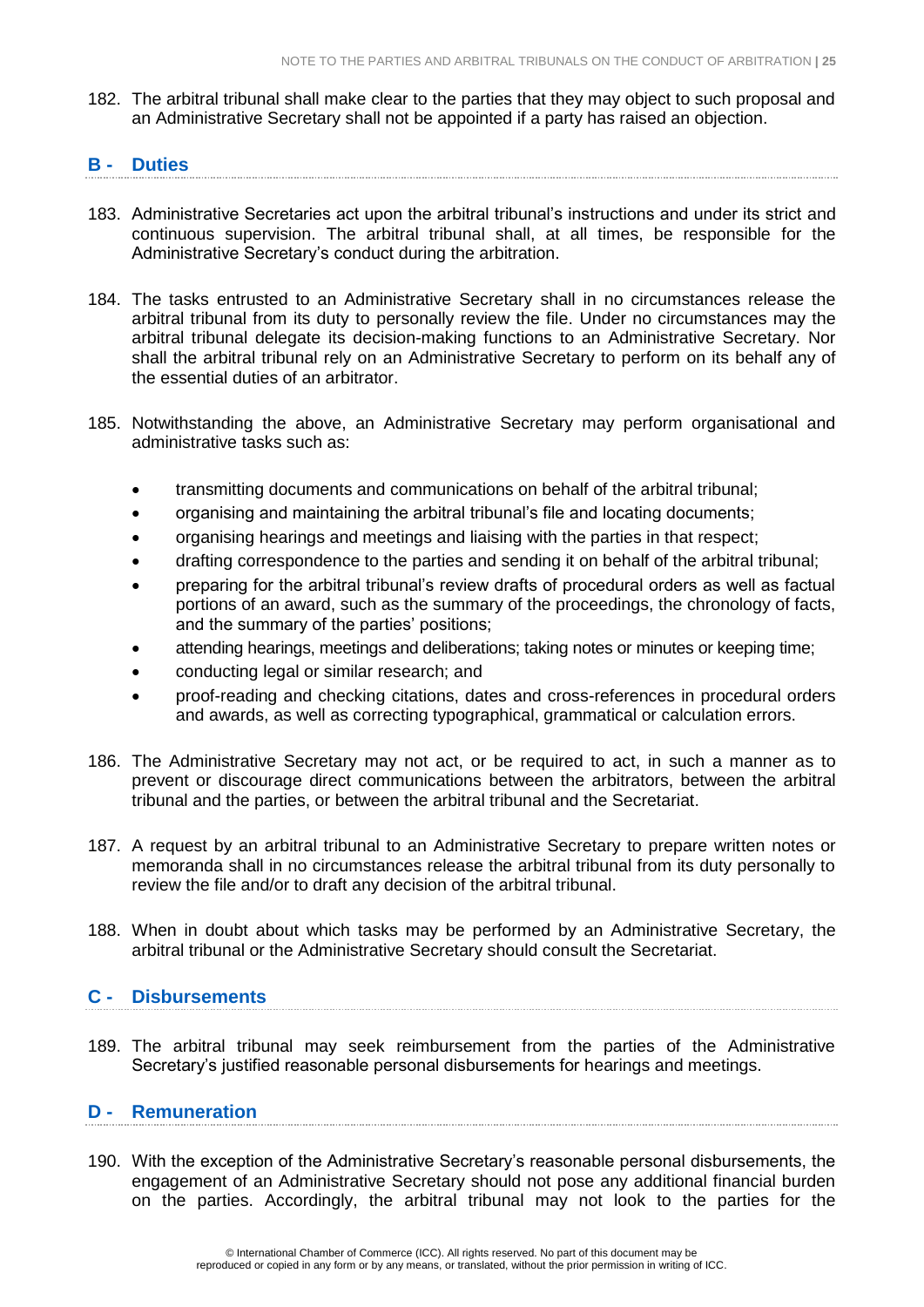reimbursement of any costs associated with an Administrative Secretary beyond the scope prescribed in this Note.

- 191. Any remuneration payable to the Administrative Secretary shall be paid by the arbitral tribunal out of the total funds available for the fees of all arbitrators, such that the fees of the Administrative Secretary will not increase the total costs of the arbitration.
- 192. In no circumstances should the arbitral tribunal seek from the parties any form of compensation for the Administrative Secretary's activity. Direct arrangements between the arbitral tribunal and the parties on the Administrative Secretary's fees are prohibited. Since the fees of the arbitral tribunal are established on an *ad valorem* basis, any compensation to be paid to the Administrative Secretary is deemed to be included in the arbitral tribunal's fees.

# <span id="page-25-0"></span>**XX - Expenses**

### <span id="page-25-1"></span>**A - How to Submit a Request for Expenses**

193. The Secretariat will reimburse expenses and pay *per diem* allowances only upon receipt of a request in a readily comprehensible form including a cover page listing each payment claimed and the reason for it. Expense reimbursement claims must be supported by original receipts. This is necessary so that the Secretariat can carry out its accounting responsibilities and, from time to time, provide the parties with comprehensive statements of expenses incurred by arbitrators.

### <span id="page-25-2"></span>**B - When to Submit a Request for Expenses**

- 194. Arbitrators should submit their requests for the reimbursement of expenses and/or the payment of *per diem* allowances, together with any required supporting documentation as specified below, **as soon as possible after expenses are incurred**. This will help ensure that the advance on costs paid by the parties is adequate to cover the costs of the arbitration.
- 195. All requests for the reimbursement of expenses and/or the payment of *per diem* allowances relating to any period prior to the submission of the draft final award must be provided at the latest when the draft final award is submitted to the Secretariat. Three-member arbitral tribunals should co-ordinate their submission of requests for reimbursement of expenses and/or payment of *per diem* allowances in order to ensure that they reach the Secretariat no later than the draft final award. Requests for the reimbursement of expenses and/or the payment of *per diem* allowances submitted **after the Court has approved the final award will not be taken into account by the Court when fixing the costs of the arbitration and will not be paid**, save in exceptional circumstances as decided by the Secretary General.
- 196. In the event of the withdrawal of all claims or the termination of the arbitration before the rendering of a final award, all requests for the reimbursement of expenses and/or the payment of *per diem* allowances must be submitted within the time limit granted by the Secretariat. Requests for the reimbursement of expenses and/or the payment of *per diem* allowances submitted after the Court has fixed the costs of arbitration will not be taken into account by the Court and will not be paid.

### <span id="page-25-3"></span>**C - Travel Expenses**

197. If required to travel for the purpose of an ICC arbitration, an arbitrator will be reimbursed for the actual travel expenses he or she incurs travelling from and returning to his or her usual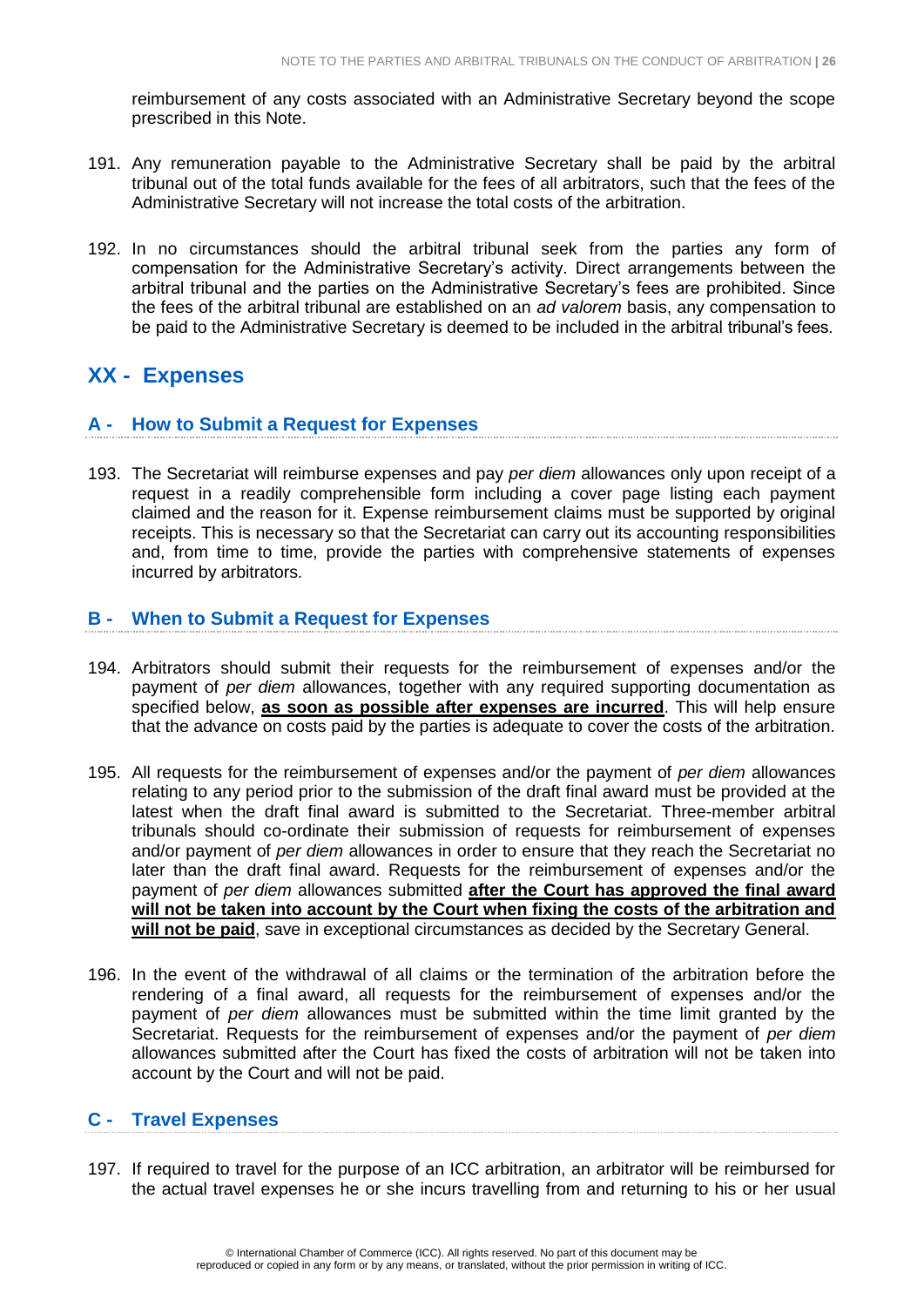place of business as indicated on the *curriculum vitae* filed for the relevant ICC arbitration. Travel expenses will be reimbursed in accordance with paragraphs 198 to 200 below.

- 198. A request for reimbursement of travel expenses must be accompanied by the originals of all receipts claimed or other proper substantiation if receipts are unavailable. Travel expenses that are not fully and comprehensively justified will not be reimbursed.
- 199. The reimbursement of travel expenses is subject to the following strict limits:
	- a. Air travel: an airfare equivalent to the applicable standard business-class airfare.
	- b. Rail travel: the applicable first-class train fare.
	- c. Transport to and from airport(s) and/or train station(s): the applicable standard taxi fare.
	- d. Travel by private car: a flat rate for every kilometre driven, plus all necessary actual parking and toll charges incurred. The flat rate is US\$ 0.80 per kilometre.
- 200. Except for expenses claimed pursuant to paragraph 199(d) above, travel expenses will, where possible, be reimbursed in the currency in which they were incurred. An arbitrator may alternatively request reimbursement in US dollars provided that the request is accompanied by a statement of the US dollar amount and evidence of the exchange rate (for example, a printout from [www.oanda.com\)](http://www.oanda.com/). The date for the currency conversion should be the date on which the expense was incurred.

### <span id="page-26-0"></span>**D - Per Diem Allowance**

- 201. In addition to travel expenses, an arbitrator will be paid a flat-rate *per diem* allowance for every day of an ICC arbitration that he or she is required to spend outside his or her usual place of business as indicated on the *curriculum vitae* filed for the relevant ICC arbitration. The arbitrator is not required to submit receipts in order to claim the *per diem* allowance, but simply evidence of the travel for purposes of the arbitration.
- 202. If the arbitrator is not required to use overnight hotel accommodation, the flat-rate *per diem* allowance is US\$ 400.
- 203. If the arbitrator is required to use overnight hotel accommodation, the flat-rate *per diem* allowance is US\$ 1 200.
- 204. The applicable *per diem* allowance is deemed to cover fully all personal living expenses of whatever nature and of whatever actual value (other than travel expenses) incurred by an arbitrator. In particular, the applicable *per diem* allowance is deemed to cover the total cost of, *inter alia*:
	- **•** Accommodation
	- Meals
	- Laundry/ironing/dry cleaning and other housekeeping or similar services
	- Inner-city transport
	- Telephone calls, faxes, emails and other means of communication
	- **Gratuities**
- 205. For the avoidance of doubt, no *per diem* allowance will be paid in respect of time spent by an arbitrator travelling to or from the relevant destination.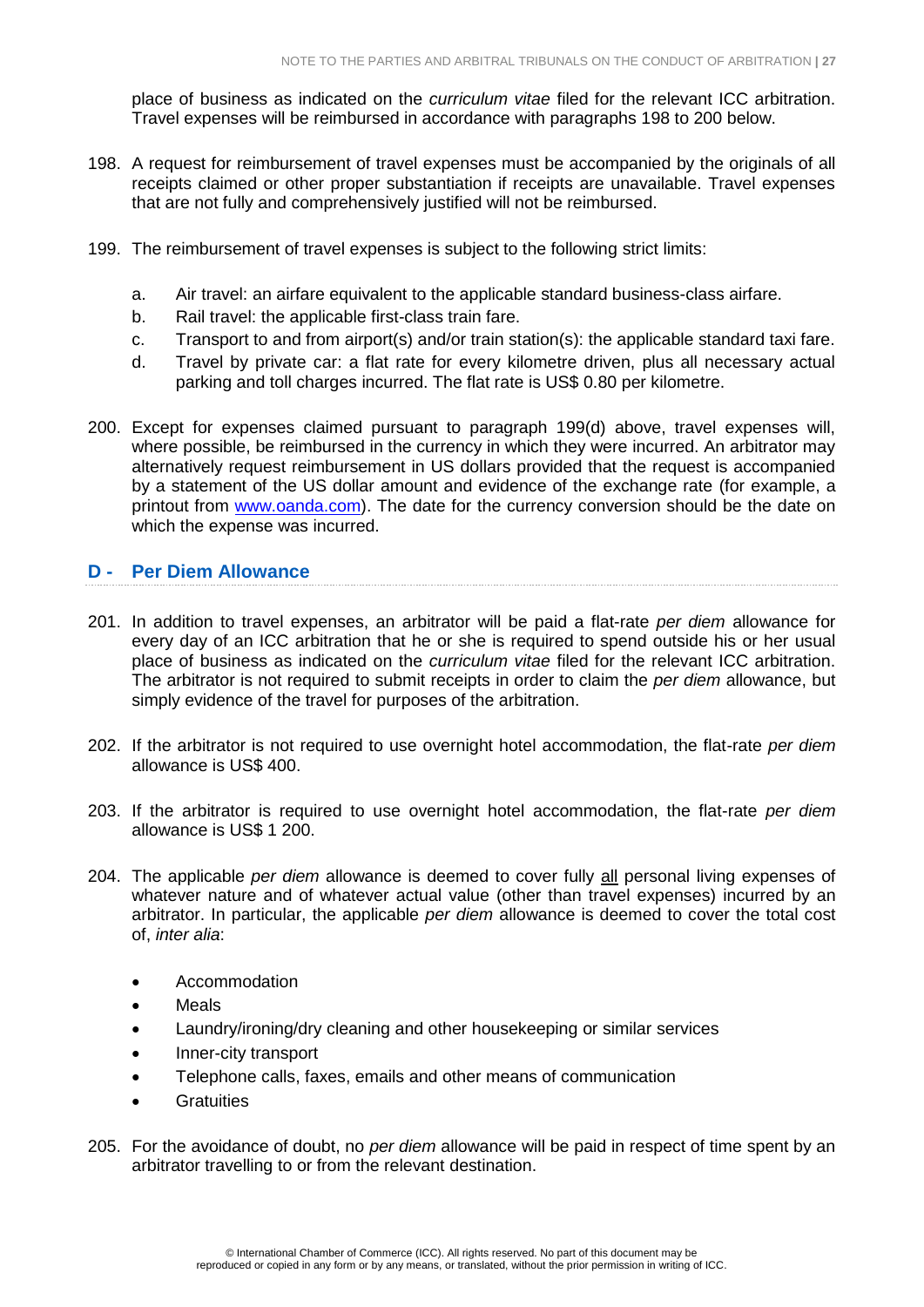206. Since the *per diem* allowance is deemed to cover all personal living expenses incurred by an arbitrator while outside his or her usual place of business on ICC arbitration business, the Secretariat will not reimburse expenses over and above the applicable *per diem* allowance under any circumstances.

### <span id="page-27-0"></span>**E - General Office Expenses and Courier Charges**

207. General office expenses and overheads incurred in the ordinary course of business by an arbitrator or an arbitral tribunal in connection with an ICC arbitration will not be reimbursed. However, an arbitrator or an arbitral tribunal may request to be reimbursed at cost for any courier, photocopying, fax or telephone charges incurred for the purposes of an ICC arbitration, provided such request is accompanied by detailed receipts.

### <span id="page-27-1"></span>**F - Advance Payments on Expenses**

208. An arbitrator may request an advance payment of travel expenses and/or the applicable per *diem* allowance. If an advance is granted, the arbitrator must subsequently submit the relevant supporting documentation to the Secretariat, including all receipts and a statement of working days and nights spent outside of his or her usual place of business on ICC arbitration business.

# <span id="page-27-2"></span>**XXI - Administrative Services**

### <span id="page-27-3"></span>**A - Deposit of Funds other than the Advance on Costs for Arbitration**

- 209. ICC may offer arbitrators and parties who expressly so request in writing a service allowing funds to be deposited, in the course of an arbitration, into an account administered by ICC for the purpose of paying an advance on VAT due on the arbitrators' fees or an advance to cover fees and expenses of any expert appointed by the arbitral tribunal, or for escrow purposes.
- 210. When arbitrators and parties avail themselves of this service and ICC consents to provide it, ICC acts as the depositary of the funds. ICC receives funds from one or more parties who have been instructed accordingly by an arbitrator (president or member of an arbitral tribunal on behalf of the other tribunal members, or sole arbitrator) and makes the payments from the account at the request of the arbitrator.
- 211. ICC acts as depositary of funds related to:
	- 1. VAT, taxes, charges and imposts applicable to arbitrators' fees;
	- 2. Experts;
	- 3. Escrow accounts.
- 211. This service is available to arbitrators and parties from any country.
- 212. The deposit accounts are administered solely in US dollars or in Euros, unless otherwise decided.
- 213. The deposit accounts do not yield interest for the parties or the arbitrators.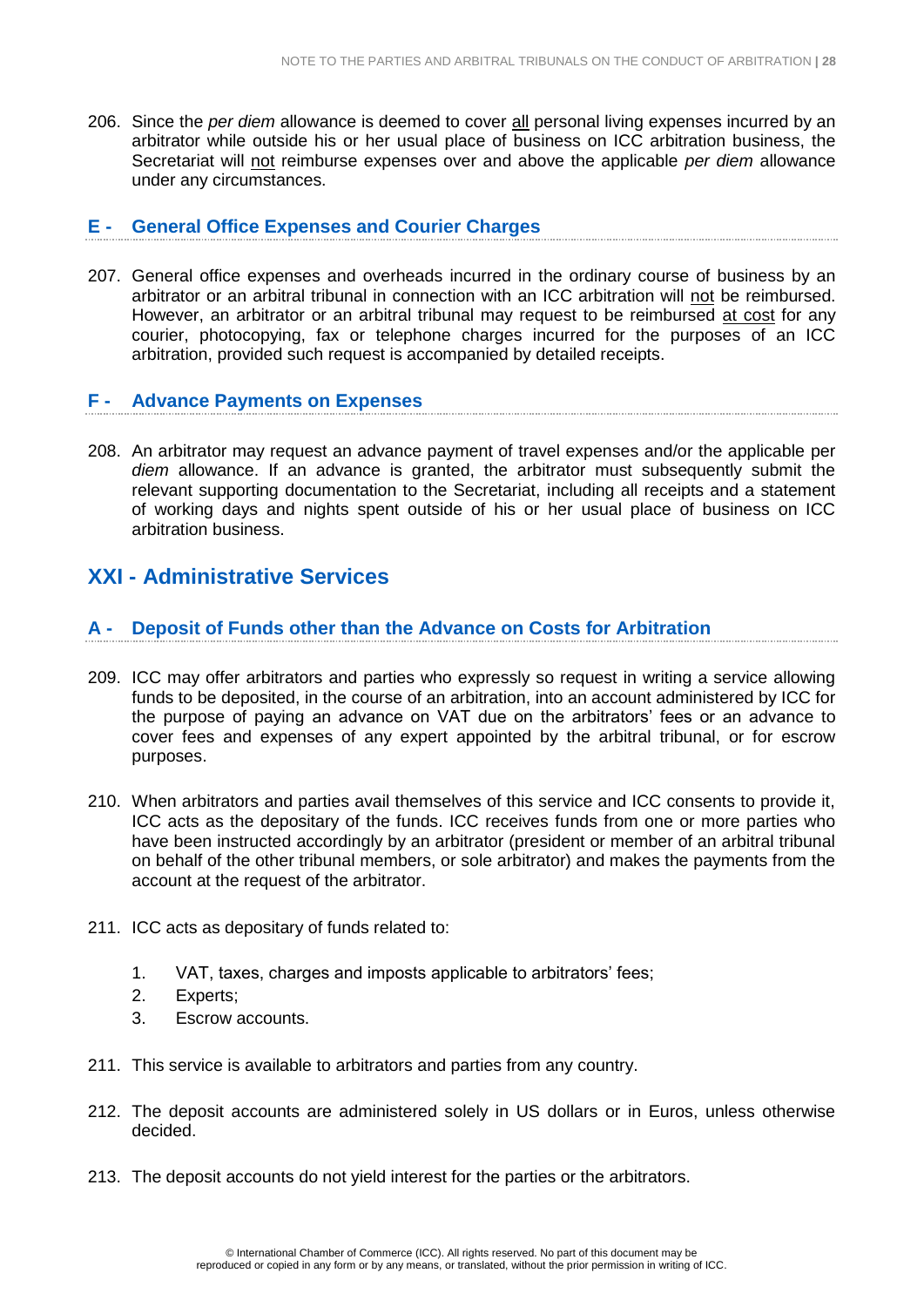#### *Step 1: Request for a Deposit Account*

Any arbitrator wishing to use this service shall inform the Secretariat in writing and request ICC to act as depositary of funds to be paid by one or more parties as an advance on the VAT due on the arbitrators' fees or an advance to cover fees and expenses of any expert appointed by the arbitral tribunal, or for escrow purposes.

The initiative of requesting the opening of a deposit account, calling deposits, and making payments from the amounts deposited lies solely with the arbitrators.

Arbitrators are responsible for ensuring that payments are made in compliance with applicable laws and banking practices.

#### *Step 2: Estimation of Amounts*

The arbitrator determines the funds to be paid by one or more parties into a deposit account.

If, in the course of an arbitration, the amount of the advance on costs is increased pursuant to a decision of the Court, this step may be repeated. Likewise, if, in the course of the arbitration, the amount of the funds deposited to cover the fees and expenses of any expert or the amount of the funds deposited into an escrow account is increased pursuant to a decision of the arbitral tribunal, this step may be repeated.

#### *Step 3: Funds to be Deposited*

The arbitrator requests one or more parties to pay the funds and sets a time limit in which to do so.

The Secretariat will provide the party/parties with the relevant banking instructions.

The party making the payment must pay all bank charges and/or taxes applicable to the payment of the advance on costs. However, bank transfers made within the European Economic Erea (EEA) are subject to shared banking fees.

As a general rule, payments in ICC arbitration cases, must originate directly from parties to the case. Should this not be the case, ICC will accept payments which are made by duly mandated counsels or representatives, provided that the legal relationship between the third party payer and the party in the case is evidenced. Should the legal document not be considered as satisfactory by ICC's banks pursuant to their legal obligations under French law, the payment received by ICC may be cancelled and the lack of relevant information reported to the relevant regulatory authorities.

#### *Step 4: Acknowledgement of Payments and Administration*

The Secretariat confirms to the arbitrator and the parties receipt of the amounts paid by the party/parties.

If the arbitrator receives no confirmation from the Secretariat of receipt of payment by the party or parties, it is up to the arbitrator to renew his or her request for payment and to fix a time limit for this purpose.

ICC administers the funds on behalf of the arbitrator.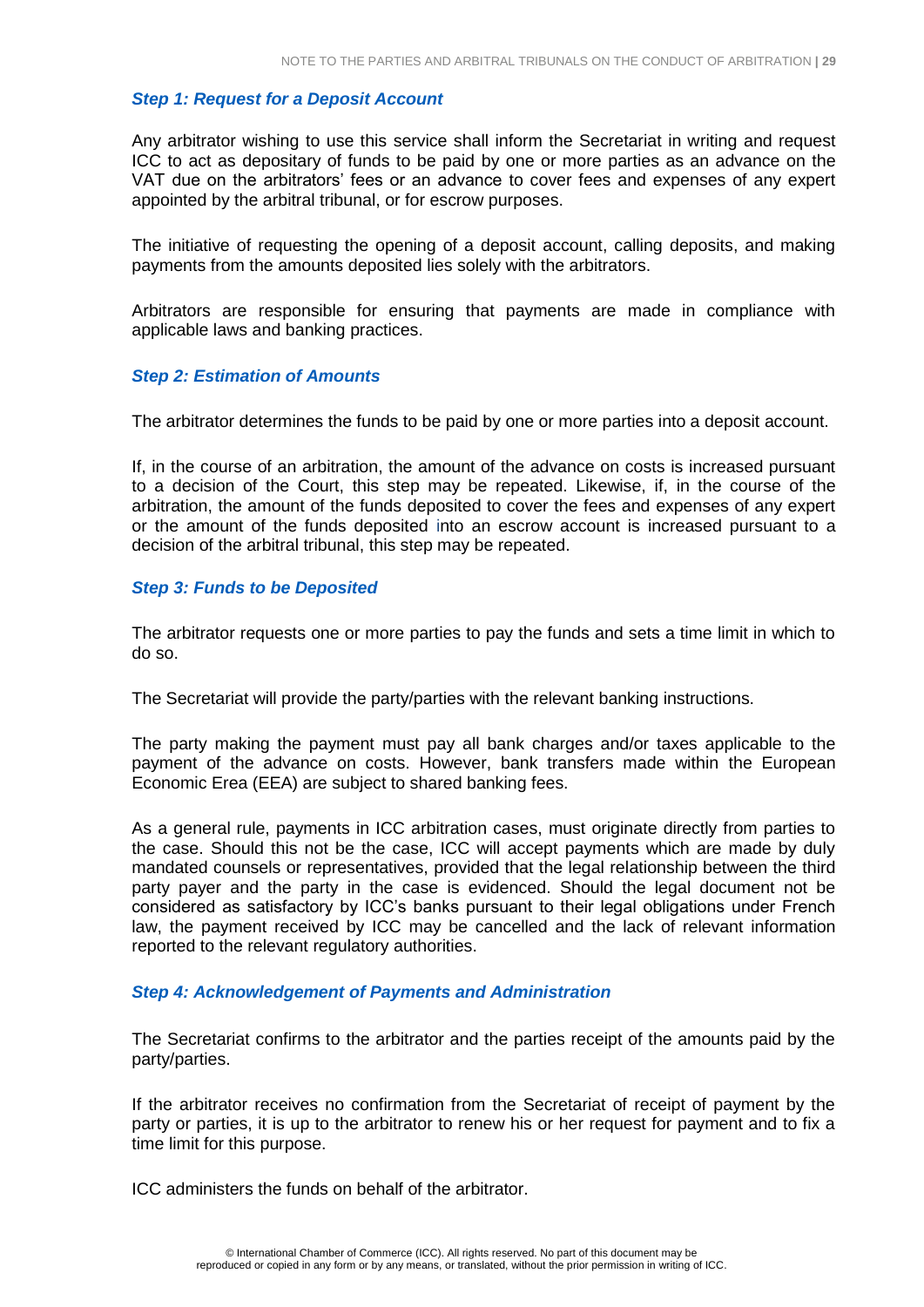### *Step 5: Payments*

The arbitrator requests ICC to make payments from the funds deposited by the parties.

Payments are made by ICC within the limits of the funds deposited.

#### *Step 6: Balance of Account*

At the end of the arbitration the Secretariat seeks instructions from the arbitrator with regard to closing the deposit account. On the basis of the information provided by the arbitrator and in accordance with his or her instructions, the Secretariat closes the deposit accounts and returns to the party or parties any amounts remaining from the funds deposited with ICC.

After advising the arbitrator, ICC may close the deposit account if no balance remains. The account will be closed even if a request by the arbitrator for the payment of funds is still outstanding.

### <span id="page-29-0"></span>**B - Deposits for VAT, Taxes, Charges and Imposts Applicable to Arbitrators' Fees**

- 214. Payments made by ICC to arbitrators do not include Value Added Tax (VAT) or other taxes or charges and imposts of the same nature that may be applicable to the arbitrator's fees (Article 2(13) of Appendix III). Parties have a duty to pay such VAT or similar taxes or charges due pursuant to applicable law. The recovery of any such charges or taxes is a matter solely between the arbitrator and the parties. Such parties' duty does not include the payment of any other taxes, charges and imposts that may be applied to the arbitrator's fees, such as, but not limited to, income or company tax, professional license fees, charges or retentions applied by the arbitrator's Bar association, pension or social security regime, as well as banking charges and commissions. In case of doubt, arbitrators should consult the Secretariat.
- 215. Arbitrators subject to VAT may request in writing to use the service described above allowing them to have the funds corresponding to their estimate of the VAT due on their fees and expenses (hereinafter "Fees") administered by ICC.
- 216. This service is completely separate from, and has no effect on, the procedure for paying advances as set out in the Rules. Should the parties fail to pay the VAT on the arbitrators' fees, this cannot be invoked by the arbitrators before the Court, for instance as a ground for suspending the arbitration.
- 217. If the president of an arbitral tribunal requests a VAT advance on behalf of all those members of the arbitral tribunal who are subject to VAT, the president shall inform the Secretariat of the breakdown of this advance arbitrator-by-arbitrator.
- 218. Arbitrators bear sole responsibility for ensuring that the procedure described above complies with the tax laws and regulations applicable to the exercise of their profession as arbitrators, including the payment of their fees. Arbitrators are encouraged to check the basis on which they should calculate the amount of VAT due.
- 219. ICC acts exclusively as depositary and is not in a position to advise arbitrators on tax law issues.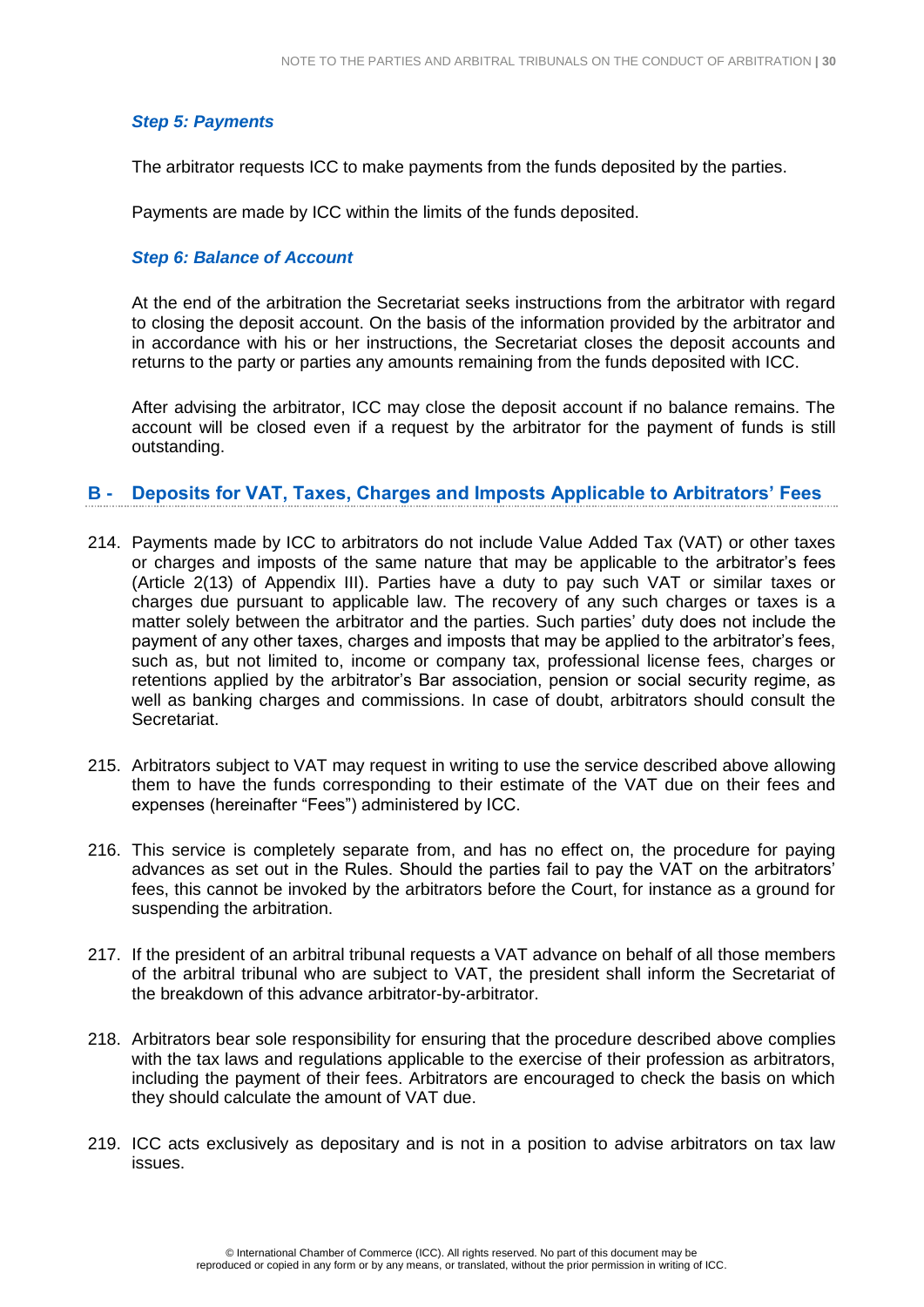- 220. The arbitrator determines the amount of VAT on his or her fees according to the rules that apply at the place where he or she is taxable.
- 221. Arbitrators may use the [Cost Calculator](http://www.iccwbo.org/products-and-services/arbitration-and-adr/arbitration/cost-and-payment/cost-calculator/) on the ICC website to estimate the amount of the fees that may be payable. They are however reminded that the breakdown of fees between the members of the arbitral tribunal (from 40% to 50% for the president, and 25% to 30% for each co-arbitrator) is given merely as a guide and may be varied by the Court.
- 222. Any invoice issued by an arbitrator to a party for fees and, as the case may be, VAT applicable to those fees should be for the portion of the fees and the amount of tax payable by that party. No invoice should in principle be issued by an arbitrator to ICC, save in special circumstances to be discussed in advance with the Secretariat.
- 223. When drawing up his or her invoice, the arbitrator requests ICC to pay the amount corresponding to the VAT on the fees due by the party. This applies at the time of the final award, but also in the event that the Court decides to pay an advance on fees to arbitrators who reside in countries where, under local tax law, VAT becomes payable to the tax authorities when fees are paid in advance.

# <span id="page-30-0"></span>**XXII - Assistance with the Conduct of the Arbitration**

### <span id="page-30-1"></span>**A - Conduct of the Arbitration**

- 224. The Secretariat may provide parties and arbitral tribunals with assistance regarding the conduct of the arbitration. The services the Secretariat may offer include but are not limited to:
	- a. **Deposit of documents**: the Secretariat may in certain circumstances act as depositary of documents.
	- b. **Conference calls**: the Secretariat may assist arbitral tribunals in organising conference calls with the parties and, when required, participate in such calls.
	- c. **Administrative secretaries**: the Secretariat may assist arbitral tribunals in identifying administrative secretaries for appointment pursuant to section XVII above.
	- d. **Model documents**: the Secretariat may provide arbitral tribunals with model documents related to the conduct of the arbitration, in particular terms of reference and procedural timetables.
	- e. **Transparency**: pursuant to paragraph 31 above, the Court may, at the request of parties, publish on its website or otherwise make available to the public information or documents related to an ICC arbitration that is subject to transparency rules or regulations.
	- f. **ADR**: the ICC International Centre for ADR provides parties and arbitral tribunals with a number of services relevant to ongoing ICC arbitrations, in particular the proposal and appointment of experts (see section XXII below).
	- g. **ICC Commercial Crime Services**: the Secretariat may assist arbitral tribunals and parties in liaising with ICC Commercial Crime Services (for more information visit: [www.icc-ccs.org\)](http://www.icc-ccs.org/).

#### <span id="page-30-2"></span>**B - Hearings and Meetings**

225. The Secretariat may provide services or assist parties and arbitral tribunals with the organisation of hearings and meetings, in particular: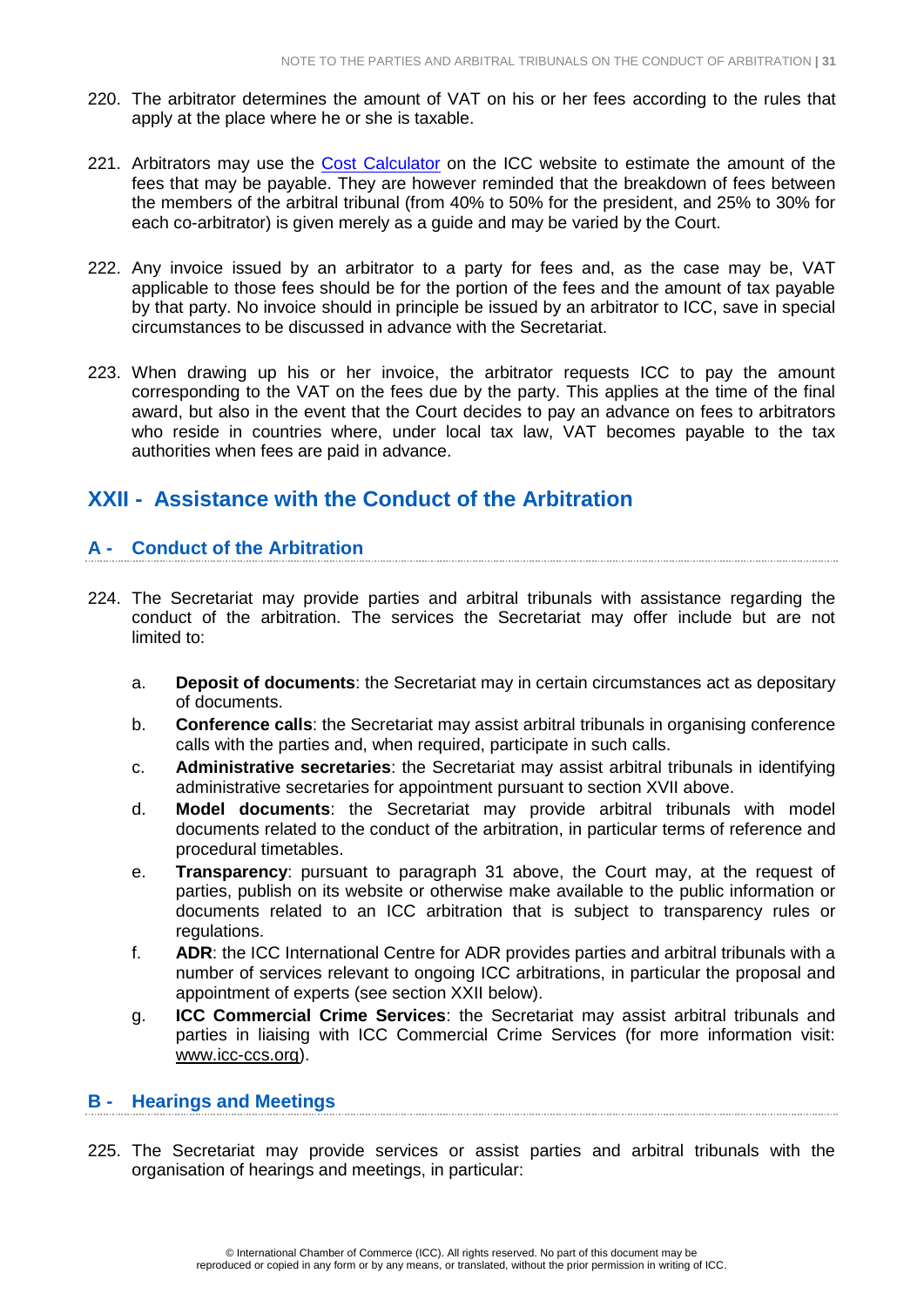- a. **ICC Hearing Centre in Paris (France)**: the ICC Hearing Centre offers flexible packages and a range of specialised facilities and services for hearings and meetings. Parties and arbitral tribunals may contact the Secretariat for further information or visit the website at [www.icchearingcentre.org.](http://www.icchearingcentre.org/) By reserving a room at the ICC Hearing Centre for an ICC arbitration, parties and arbitrators accept that their contact details be communicated by the Secretariat to the ICC Hearing Centre for the sole purpose of their booking.
- b. **Other hearing facilities**: ICC has agreements with other hearing facilities around the globe. Parties and arbitral tribunals may consult the Secretariat for further information.
- c. **Court reporting**: the Secretariat may also provide parties and arbitral tribunals with information regarding services for hearings such as court reporting and simultaneous interpretation.
- d. **Visas and other authorisations**: the Secretariat may issue letters to facilitate the obtaining of visas or other authorisations for individuals participating in a hearing or meeting related to an ICC arbitration.
- e. **Hotels**: ICC negotiates preferential rates with a number of hotels in Paris and other jurisdictions. Parties and arbitral tribunals may consult the Secretariat for further information.

### <span id="page-31-0"></span>**C - Sealed Offer(s)**

- 226. The Secretariat may assist the Parties to put information relating to certain unaccepted settlement offers, and related correspondence (commonly referred to as "Sealed Offer(s)"), before an arbitral tribunal. The Secretariat may also assist with any counter-offer(s) made as Sealed Offer(s) by the offeree.
- 227. The arbitral tribunal should consider consulting the parties at an early stage (e.g. at the first case management conference pursuant to Article 24) and inviting them to agree on a procedure for the possible use of Sealed Offer(s) in the arbitration. Absent initiative by the arbitral tribunal in this respect, any party is free to raise this issue.
- 228. The Secretariat will keep any such correspondence (referred to in paragraph 199) confidential from the tribunal until all issues of liability and quantum have been resolved.
- 229. To obtain the Secretariat's assistance, the following procedure should be followed:
	- a. At any point after the Secretariat has transmitted the Request for Arbitration to the respondent(s), any party to the arbitration may send to the Secretariat a copy of an offer of settlement previously made to any other party in the arbitration, but not accepted, that is marked "without prejudice save as to costs". The offer should be submitted to the Secretariat in a sealed envelope marked "without prejudice save as to costs". An accompanying letter should request the Secretariat to treat the sealed envelope as confidential and not to transmit it to the tribunal until the tribunal has resolved all issues of liability and quantum and is ready to consider the allocation of costs. The sending party should address such correspondence to the Secretariat and simultaneously copy the original recipient of the offer.
	- b. Following receipt of correspondence pursuant to paragraph (a) above, the Secretariat will inform:
		- (i) the sending party (copying the other party) that the sealed envelope will be held in confidence, and
		- (ii) the original recipient of the offer (copying the other party) of the circumstances in which the sealed envelope may be submitted to the tribunal and solicit any comments.
	- c. Further correspondence arising from the original offer (including, for example, any counter-offers) which is sent by a party to the Secretariat in a sealed envelope marked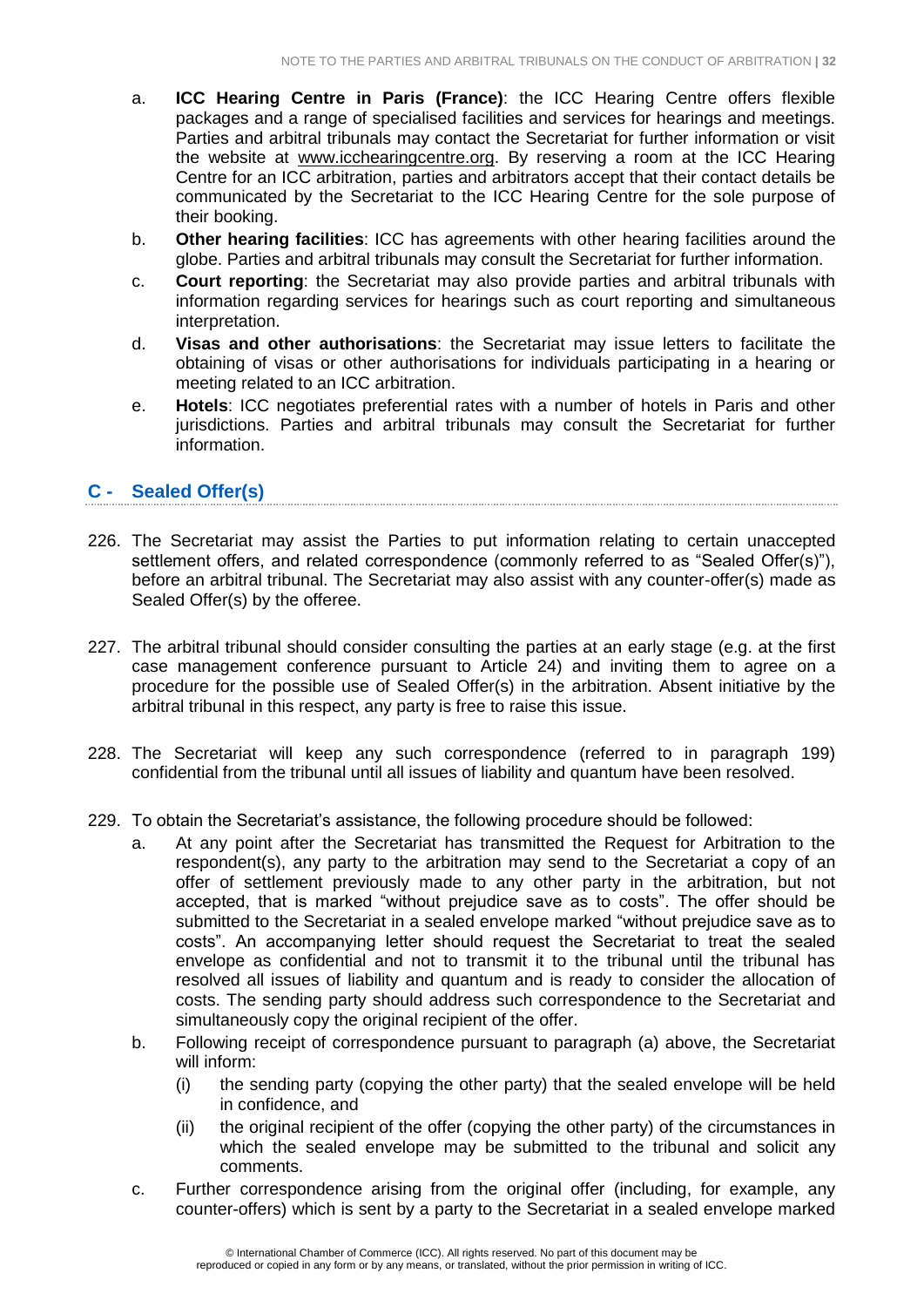"without prejudice save as to costs" will be held by the Secretariat on the same basis as the original offer.

- d. At an appropriate stage in the proceedings, the Secretariat will write to the tribunal to inform it that the Secretariat is holding correspondence exchanged between the parties that is potentially relevant to its determination of costs under Article 38. The Secretariat will request the tribunal to: (i) inform the Secretariat in writing whether it accepts to receive the Sealed Offer(s); and in such case to (ii) inform the Secretariat in writing once it has completed its deliberations on all liability and quantum issues and is ready to apportion costs.
- e. If the tribunal accepts to receive the Sealed Offer(s), it should refrain from closing the proceedings pursuant to Article 27 to the extent necessary to allow the parties to make further submissions on costs.
- f. Once the tribunal has informed the Secretariat that it is ready to apportion costs under Article 38, the Secretariat will send to the tribunal all the correspondence marked "without prejudice save as to costs" and held by the Secretariat. Once the tribunal has received this information, it shall open the sealed envelopes and provide copies of any documents contained therein to the parties.
- g. The tribunal will decide whether any further procedural steps are necessary or whether it can proceed to allocate costs pursuant to Article 38. For the avoidance of doubt, the tribunal retains discretion to decide what weight, if any, should be given to correspondence marked "without prejudice save as to costs" and received from the Secretariat.
- h. Once the tribunal has completed its deliberations on costs, it will add its decision as to the allocation of costs to the draft final award, which will be submitted to the ICC Court for scrutiny pursuant to Article 34.

### <span id="page-32-0"></span>**XXIII - Post-Award Services**

- 230. In accordance with Article 35, the Secretariat shall assist the parties in complying with whatever formalities that may be necessary. These may include, but are not limited to:
	- a. Certified copies of awards, Terms of Reference, correspondence or any other document issued or approved by the Secretariat or the Court;
	- b. Notarisation by the ICC notary public in Paris of signatures of members of the Secretariat who certify copies of documents;
	- c. Certificates;
	- d. Non-certified copies of documents from the case file, limited in size and number;
	- e. Letters reminding parties of their obligation to comply with the award.
- 231. As some post-award services take time and preparation, parties should allow sufficient time when requesting such assistance from the Secretariat.

# <span id="page-32-1"></span>**XXIV - International Centre for ADR**

#### <span id="page-32-2"></span>**A - ICC Mediation Rules**

229. Parties are free to settle their dispute amicably prior to or at any time during an arbitration. They may wish to consider conducting an amicable dispute resolution procedure administered by the ICC International Centre for ADR ("Centre") pursuant to the ICC Mediation Rules, which, in addition to mediation, allow for the use of other amicable settlement procedures. The Centre can also assist the parties in finding a suitable mediator.